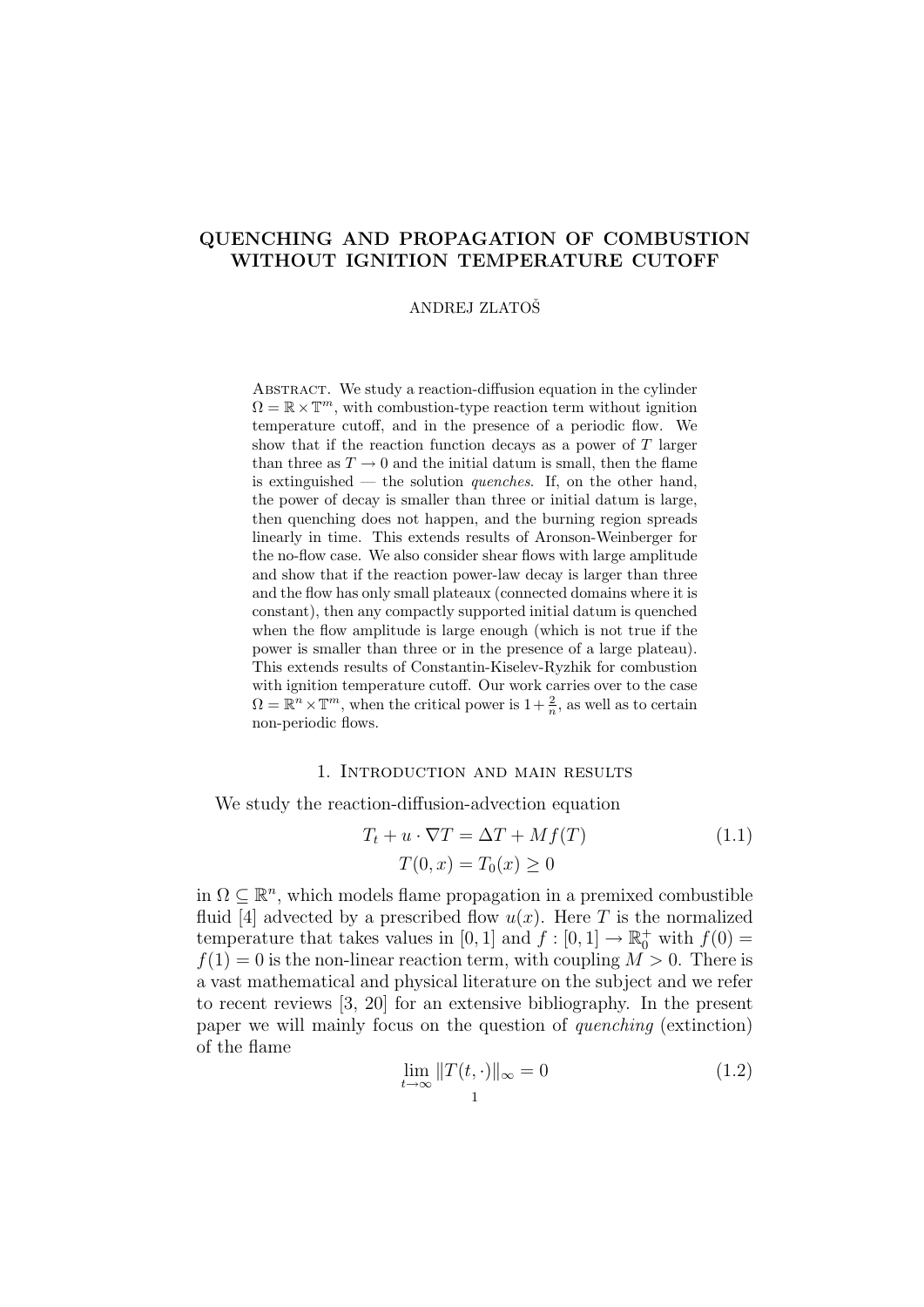(in which case we say that  $T$  quenches), or its absence. This means that we will assume the spatial domain to be unbounded and the initial datum compactly supported (fast enough decay at infinity would be sufficient). That is, the fluid will be initially "hot" in a finite (but possibly large) central region and "cold" at infinity. Our main interest is in the study of situations when quenching depends on the size of (the support of) the initial datum (Theorems 1.1 and 3.1, Corollary 2.4), or when it results from strong fluid motion (Theorem 1.3).

We mainly want to consider *combustion-type* reaction terms with  $f'(0) = 0$ . However, unlike most previous works studying quenching in reaction-diffusion models, we will not assume  $f$  to have an *ignition* temperature cutoff, that is, we will not require the existence of  $\theta_0 > 0$ such that  $f(T) = 0$  for  $T \in [0, \theta_0]$ . Such an assumption simplifies the proof of quenching to showing the existence of a time  $t_0$  at which T is below the ignition temperature  $\theta_0$ , uniformly in space. Then the maximum principle shows that this will remain the case for all later times and we are left with a linear equation after  $t_0$ . Quenching is now provided by the diffusion term  $\Delta$ .

Dispensing with this assumption allows us to treat the physically important case of *Arrhenius reaction term*  $f(T) \equiv e^{-c/T}(1-T)$ . More generally, our quenching results will hold when  $f(T) \leq cT^p$  for certain  $p > 1$ . Without the ignition temperature cutoff the equation will never become linear but can be close to it when  $T$  is small. The idea is that if at low temperatures the reaction is weak (i.e., if  $p$  is large enough), then the decay of temperature caused by diffusion may still be sufficient to ensure quenching. Hence we will consider the non-linear equation as a perturbation of its linear counterpart

$$
\Phi_t + u \cdot \nabla \Phi = \Delta \Phi. \tag{1.3}
$$

Then we will apply a lemma of Meier (Lemma 2.1 below) to show that the solution of the latter can be used to estimate that of the former. (There is the obvious estimate  $T(t, x, y) \leq e^{ct} \Phi(t, x, y)$  with  $c \equiv M||f(T)/T||_{\infty}$ , following from the maximum principle, but it is insufficient for our purposes.) To do all this we will need good estimates on the decay of the solutions of (1.3), which enter into Lemma 2.1.

The first work studying the extinction and propagation of flames in the case of combustion non-linearity with ignition temperature cutoff was the paper [10] by Kanel', who considered equation (1.1) in one spatial dimension and with no advection. He showed that if the initial condition is  $T_0(x) \equiv \chi_{[-L,L]}(x)$ , then there are two length scales  $L_0$ ,  $L_1$  such that flame extinction/propagation happens when L is smaller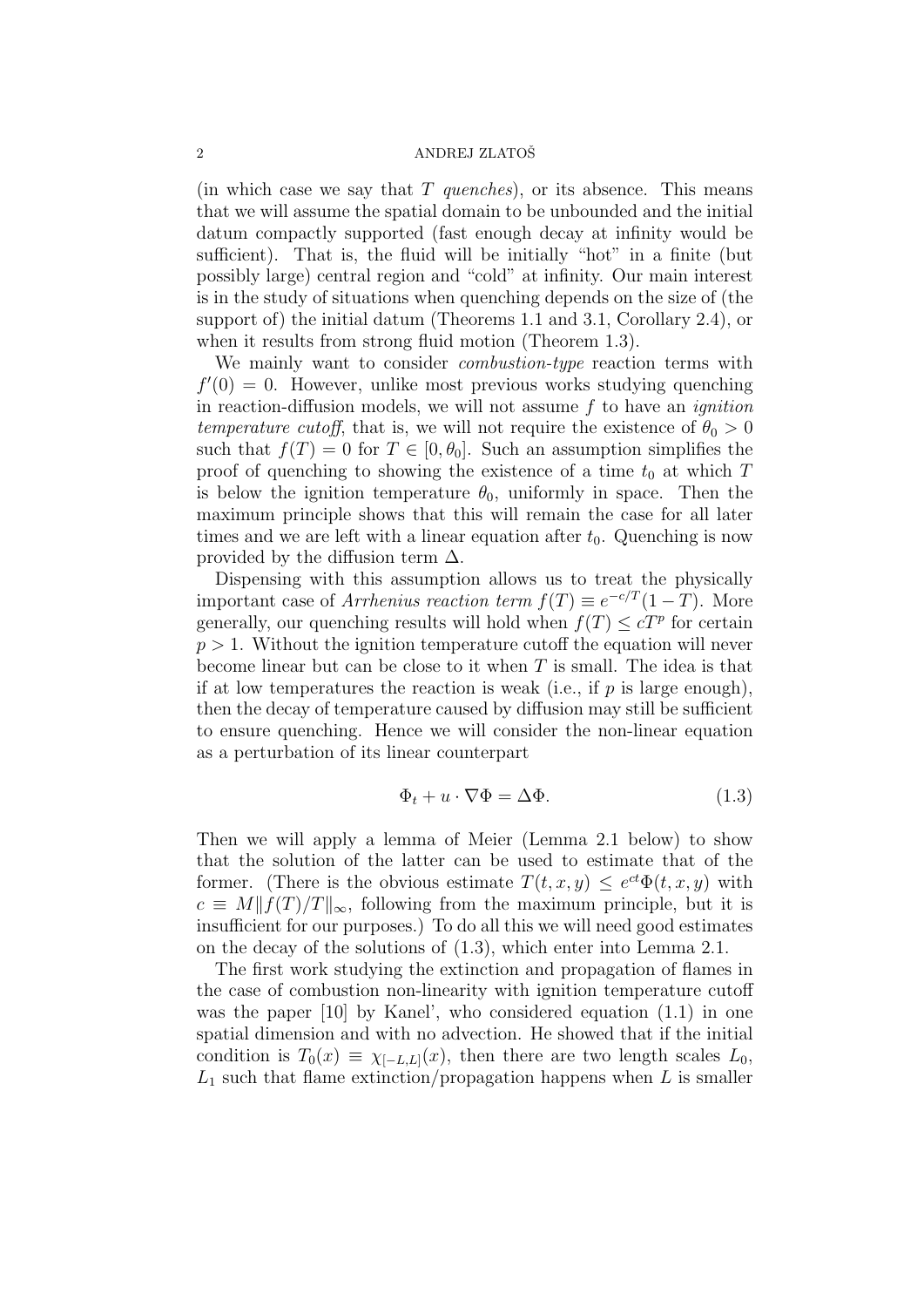than  $L_0$ /larger than  $L_1$ . That is,

 $T(t, x) \to 0$  as  $t \to \infty$  uniformly in  $x \in \mathbb{R}$  if  $L < L_0$ ,  $T(t, x) \to 1$  as  $t \to \infty$  for all  $x \in \mathbb{R}$  if  $L > L_1$ .

Both length scales are of the order of the *laminar front width*  $\ell_c \equiv$  $M^{-1/2}$ . But quenching often operates on larger scales, especially in the presence of strong fluid motion (see Theorem 1.3).

Kanel's result was generalized by Roquejoffre [16] to the case of shear flows  $u(x, y) = (u(y), 0)$  in a cylindrical domain  $\mathbb{R} \times D$  with  $D \subset \mathbb{R}^m$ bounded and Neumann boundary conditions at  $\mathbb{R} \times \partial D$ . The length scales  $L_0$ ,  $L_1$  then also depend on u. Xin [19] extended the propagation part of Kanel's result to smooth periodic flows on  $\mathbb{R} \times [0,h]^m$  with periodic boundary conditions. The following theorem is an extension of these results to the case of combustion without ignition temperature cutoff, when u is a periodic flow on  $\mathbb{R} \times [0, h]^m$ . It identifies the critical exponent  $p^* \equiv 3$  such that the above extinction–propagation dichotomy picture is valid when  $p > p^*$  and  $f(T) \leq cT^p$  close to  $T = 0$ , whereas if  $p < p^*$  and  $f(T) \ge cT^p$  close to  $T = 0$ , then no non-trivial non-negative solution of  $(1.1)$  satisfies  $(1.2)$ .

**Theorem 1.1.** Consider (1.1) in  $\Omega \equiv \mathbb{R} \times [0, h]^m$  with periodic boundary conditions. Let  $u(x, y)$  be a  $C^1$ , periodic, divergence-free flow on  $\Omega$ , and let f be Lipschitz with  $f(0) = f(1) = 0$  and  $f(T) > 0$  for  $T \in (0, 1)$ . Let  $c, \eta, \theta > 0$  and assume  $0 \leq T_0 \leq 1$ .

(i) There are  $0 < \gamma_1 < \gamma_2 < \infty$ , independent of  $\eta$ , and  $L_1(\eta) < \infty$ such that if  $T_0(x, y) \geq \eta \chi_{[-L_1, L_1]}(x)$  is compactly supported, the solution of (1.1) satisfies

$$
\lim_{t \to \infty} \inf_{|x| \le \gamma_1 t} T(t, x + bt, y) = 1,\tag{1.4}
$$

$$
\lim_{t \to \infty} \sup_{|x| \ge \gamma_2 t} T(t, x + bt, y) = 0,\tag{1.5}
$$

where b is the first coordinate of the mean of u.

- (ii) If  $p > 3$  and  $f(T) \le cT^p$  for  $0 \le T \le \theta$ , then there is  $\varepsilon > 0$  such that if  $||T_0||_1 \leq \varepsilon$ , then the solution of (1.1) quenches.
- (iii) If  $p < 3$  and  $f(T) \ge cT^p$  for  $0 \le T \le \theta$ , then the solution of (1.1) quenches only if  $T_0 \equiv 0$ . Moreover, there are  $0 < \gamma_1 < \gamma_2 < \infty$ such that any solution T with compactly supported  $T_0 \neq 0$  satisfies  $(1.4), (1.5).$

Remarks. 1. Part (i) is essentially a result of Xin [19] and we only include it for the sake of completeness. Part (iii) for  $p = 1$  and u a shear flow was proved by Roquejoffre [16].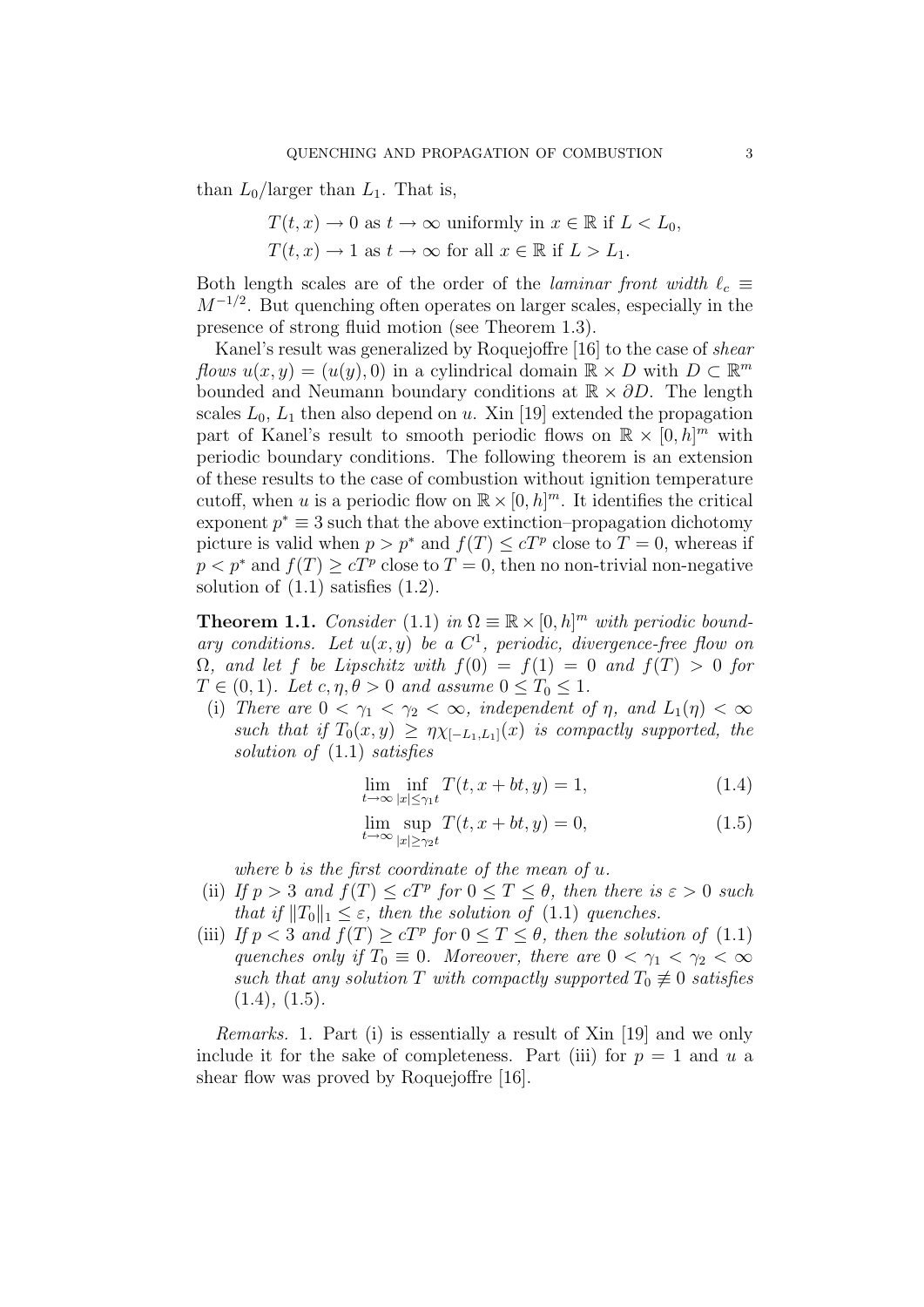2. We assume u to be  $C^1$  when  $\Omega$  is viewed as  $\mathbb{R} \times (h\mathbb{T})^m$  (similarly in Theorem 1.3). We do not need to assume  $u$  divergence-free in (ii) and (iii), but then  $b$  in  $(1.4)$ ,  $(1.5)$  need not be the first coordinate of the mean of  $u$  (see Definition 2.2).

3. Parts (ii) and (iii) extend to the case  $\Omega \equiv \mathbb{R}^n \times [0, h]^m$ , with the critical exponent being  $p^* \equiv 1 + \frac{2}{n}$ , as follows from Theorem 3.1.

In Theorem 1.1 quenching results from smallness of the initial datum, thanks to which  $T$  quickly becomes small enough so that the effects of reaction are weak. On the other hand, large initial flames can be extinguished by a strong wind. Constantin-Kiselev-Ryzhik [5] studied quenching by large amplitude shear flows, and considered the problem

$$
T_t + Au(y)T_x = \Delta T + Mf(T)
$$
  
\n
$$
T(0, x, y) = T_0(x, y) \ge 0
$$
\n(1.6)

on the strip  $\mathbb{R} \times [0, h]$  with periodic boundary conditions and flow amplitude  $A$ . Their interest was in identifying flow profiles  $u$  such that quenching happens for any compactly supported  $T_0$  when A is large enough. They made the following definition.

**Definition 1.2.** We say that the profile u is quenching if for any compactly supported  $T_0(x, y)$ , there exists  $A_0$  such that for all  $|A| \geq A_0$ the solution of (1.6) quenches.

Of course, whether  $u$  is quenching depends on  $f$  and  $M$ . Under the ignition temperature cutoff assumption on  $f$  it is proved in [5] that if a  $C^{\infty}$  profile u has no *plateaux* (intervals on which u is constant) or has only one small plateau, then it is quenching. On the other hand if  $u$  has a large enough plateau, then it is not quenching. Both these plateau sizes depend on f and M.

Kiselev-Zlatoš [11] later obtained a sharp result in this direction by showing that there is a critical length  $\ell_0(f, M)$  such that  $u \in C^1(h\mathbb{T})$ is quenching when all its plateaux are shorter than  $\ell_0$  and it is not quenching when at least one plateau is longer than  $\ell_0$ . They also provided estimates on the minimal quenching amplitude  $A_0$  as a function of the size of the support of  $T_0$  and studied the dependence of this relation on the (large and small period) scaling of the flow profile in  $y$ . All their results agree with previously obtained numerical experiments (see, e.g., [18]). Finally, quenching by large amplitude cellular flows was recently studied by Fannjiang-Kiselev-Ryzhik [7].

The following theorem is an extension of the results in [5, 11] to the case of combustion without ignition temperature cutoff, when  $u$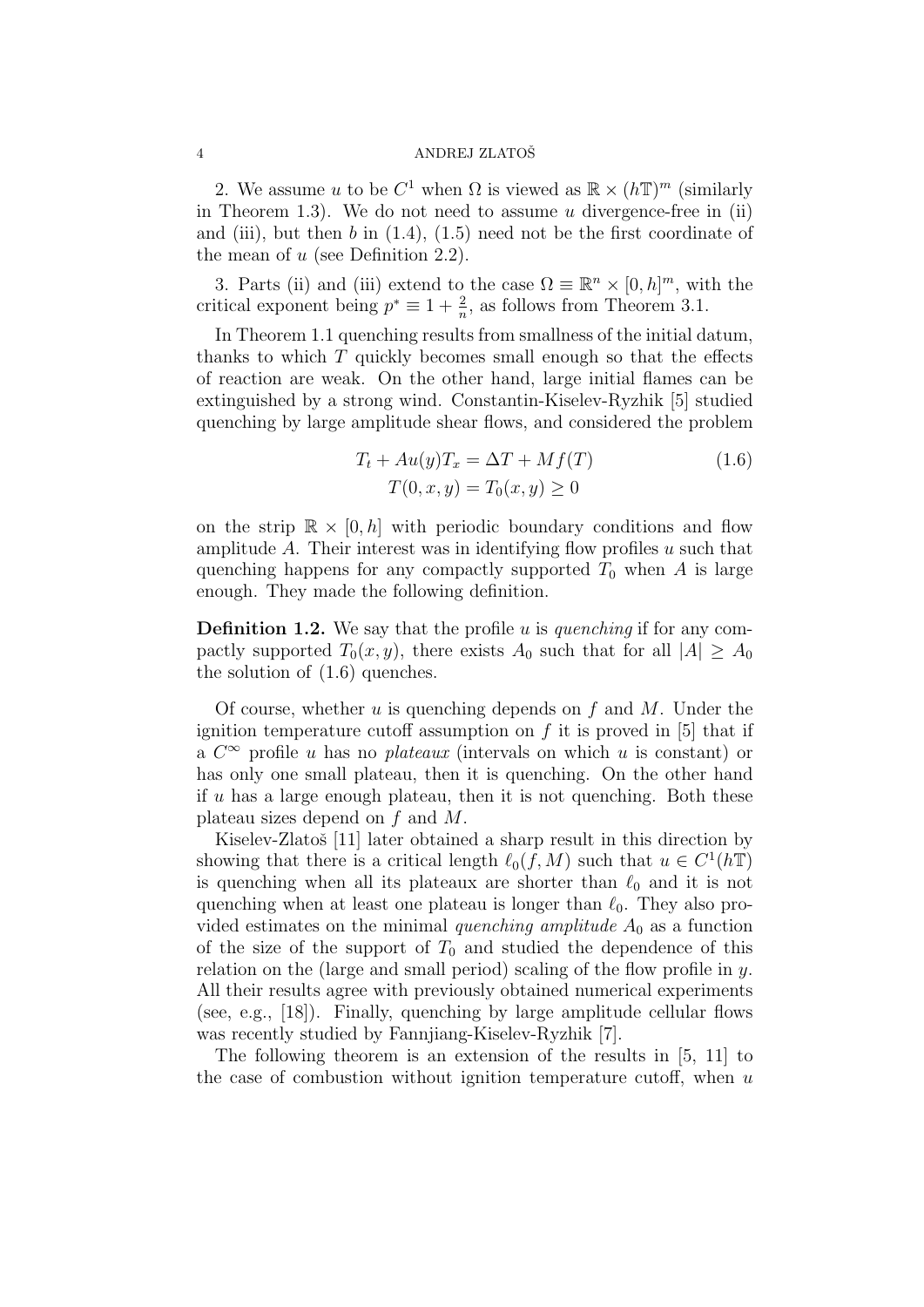is a shear flow on  $\mathbb{R} \times [0,h]^m$  (in which case plateaux of u are connected sets in  $(h\mathbb{T})^m$  on which u is constant). It again identifies the critical exponent  $p^* \equiv 3$  such that the above quenching–non-quenching dichotomy picture is valid when  $p > p^*$  and  $f(T) \leq cT^p$  close to  $T = 0$ , whereas if  $p < p^*$  and  $f(T) \ge cT^p$  close to  $T = 0$ , then quenching never happens.

**Theorem 1.3.** Consider (1.6) on  $\Omega \equiv \mathbb{R} \times [0, h]^m$  with periodic boundary conditions. Let  $u(x, y) = (u(y), 0)$  be a  $C<sup>1</sup>$  shear flow profile on  $\Omega$ and let  $0 \le f \neq 0$  be Lipschitz with  $f(0) = f(1) = 0$ . Let  $c, \theta > 0$ .

- (i) If u has at least one large enough (depending on  $f, M$ ) plateau, then u is not quenching.
- (ii) If  $p > 3$  and  $f(T) \le cT^p$  for  $0 \le T \le \theta$ , and if u has none or only small enough (depending on  $f, M$ ) plateaux, then u is quenching.
- (iii) If  $p < 3$  and  $f(T) \ge cT^p$  for  $0 \le T \le \theta$ , then u is not quenching.

*Remarks.* 1. Part (i) for  $m = 1$  is a result of Constantin-Kiselev-Ryzhik [5].

2. Large/small enough plateau in  $(i)/(ii)$  means one containing/contained in a large/small enough ball in  $(h\mathbb{T})^m$ . The change of variables  $\tilde{T}(t, x, y) \equiv$  $T(M^{-1}t, M^{-1/2}x, M^{-1/2}y)$  shows that bounds on the sizes of both balls (upper on the large one and lower on the small one) are of the order of the laminar front width  $\ell_c \equiv M^{-1/2}$  for any fixed f.

3. This result holds with Neumann boundary conditions as well. It also generalizes to shear flows  $u(x, y) = (u(y), 0)$  on  $\mathbb{R}^n \times [0, h]^m$ . The critical exponent is then  $p^* \equiv 1 + \frac{2}{n}$ .

4.  $(1.4)$ , $(1.5)$  hold in (i) and (iii) (in (i) by extension of an argument from  $[5]$ , in (iii) by Theorem 3.1).

The second group of papers addressing problems related to ours study the semi-linear heat equation

$$
T_t + u \cdot \nabla T = \Delta T + T^p \tag{1.7}
$$

with  $p > 1$  on  $\mathbb{R}^n$ , and the first of them was the work of Fujita [8]. In the case  $u \equiv 0$  he showed that if  $p > p^* \equiv 1 + \frac{2}{n}$ , then there are global positive solutions to (1.7), whereas if  $1 < p < p^*$ , then all non-trivial non-negative solutions blow up in finite time. The critical case  $p = p^*$ was shown to belong to the blowup regime by Hayakawa [9].

Bandle-Levine [2] extended Fujita's result to divergence free flows with  $x^{-1}$  decay at infinity, and the existence of a critical exponent  $p^*$  for any flow was proved by Meier [13]. In both of these works the Hayakawa case  $p = p^*$  is left open. Several authors have studied the problem on conical or general sectorial domains, or with additional potential or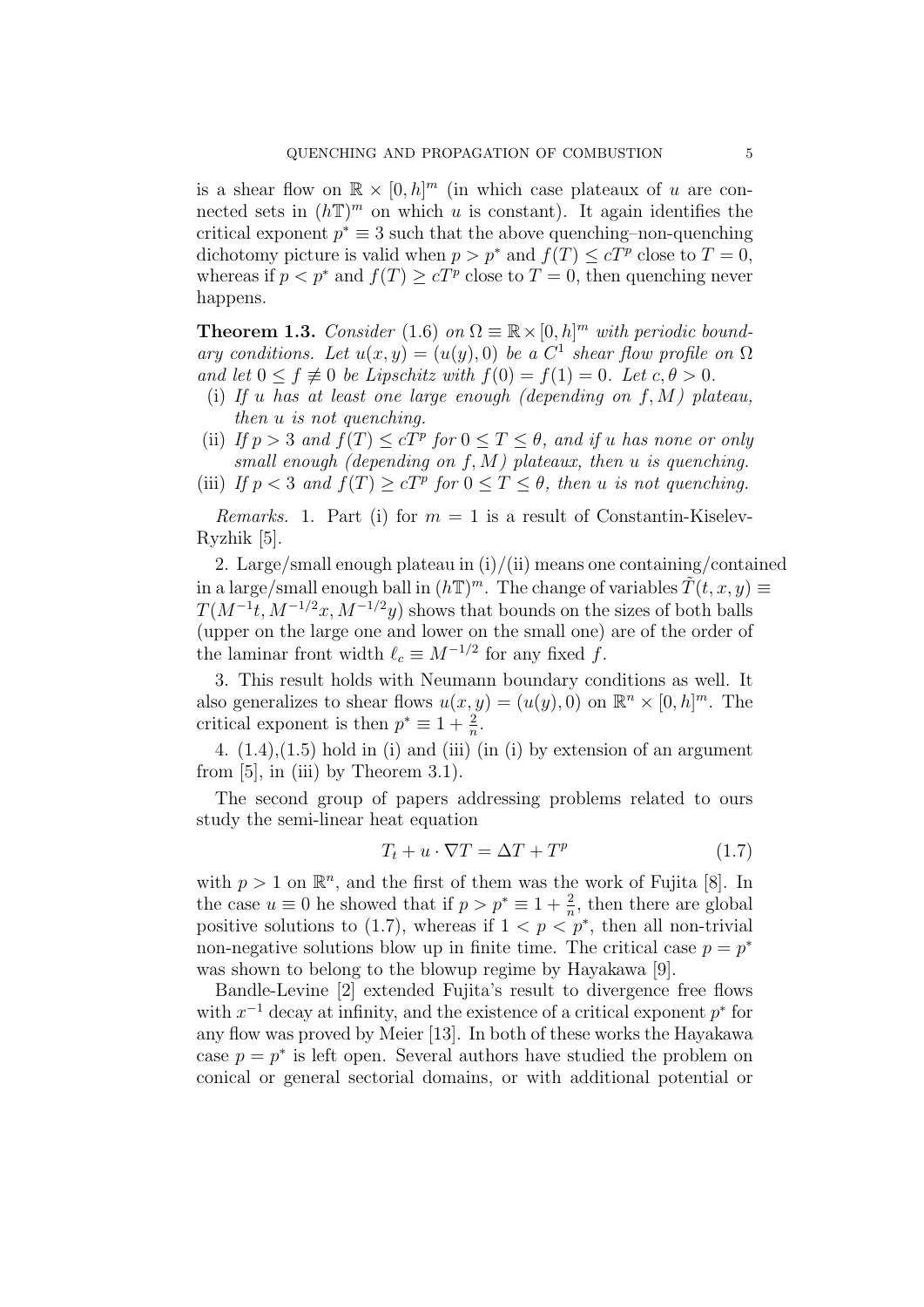non-linear terms in (1.7). We refer to the reviews by Levine [12] and Deng-Levine [6] for more details and bibliography. In this direction we prove Corollary 2.4 which extends Fujita's theorem to more general classes of flows, periodic in particular, and is a direct application of lemmas by Meier [13] and Norris [14]. It shows that in  $\mathbb{R}^n$ , the critical exponent for these flows is again  $p^* \equiv 1 + \frac{2}{n}$ .

The rest of the paper is organized as follows. In Section 2 we state the abovementioned lemmas of Meier and Norris, and their consequence, Corollary 2.4. In Section 3 we prove a general extinction–propagation result (Theorem 3.1), as well as Theorems 1.1 and 1.3.

For the sake of simplicity of notation, in what follows we will be studying the equation

$$
T_t = \Delta T + u \cdot \nabla T + f(T)
$$

in  $\mathbb{R}^n \times \mathbb{T}^m$  instead of (1.1) in  $\mathbb{R}^n \times [0,h]^m$  with periodic boundary conditions. This is no loss as one can be obtained from the other by a change of variables. Indeed — if T satisfies (1.1) in  $\mathbb{R}^n \times [0, h]^m$ , then  $\tilde{T}(t,x,y) \equiv T(h^2t,hx,hy)$  satisfies

$$
\tilde{T}_t = \Delta \tilde{T} + v \cdot \nabla \tilde{T} + g(\tilde{T})
$$

in  $\mathbb{R}^n \times \mathbb{T}^m$ , with  $v(x, y) \equiv -hu(hx, hy)$  and  $g(T) \equiv h^2Mf(T)$ .

The author would like to thank Alexander Kiselev, James Norris, Yehuda Pinchover, and Peter Poláčik for valuable communications, and to the NSF for partial support through the grant DMS-0314129.

#### 2. Lemmas of Meier and Norris

We now state a lemma of Meier [13] which enables one to treat certain reaction-diffusion non-linear PDE's as perturbations of associated linear equations when one is interested in qualitative phenomena like extinction and blowup. We state it in the form we will need here and provide the proof for later reference.

We let  $\Omega \subseteq \mathbb{R}^n$  be a domain with a piecewise smooth (possibly empty) boundary  $\partial\Omega$ . We assume that  $u: \Omega \to \mathbb{R}^n$  and  $f: \mathbb{R}_0^+ \to \mathbb{R}_0^+$ with  $f(0) = 0$  are bounded and f is Lipschitz. We let  $T(t, x)$ ,  $\Phi(t, x)$ be the solutions of

$$
T_t = \Delta T + u \cdot \nabla T + f(T) \tag{2.1}
$$

$$
\Phi_t = \Delta \Phi + u \cdot \nabla \Phi \tag{2.2}
$$

on  $\Omega$  with Dirichlet, Neumann, or periodic boundary conditions at  $∂Ω$ , and initial conditions  $T_0(x), Φ_0(x) ≥ 0$  (hence, by the maximum principle,  $T, \Phi \geq 0$ ). In this section  $\|\cdot\|$  stands for  $\|\cdot\|_{\infty}$ .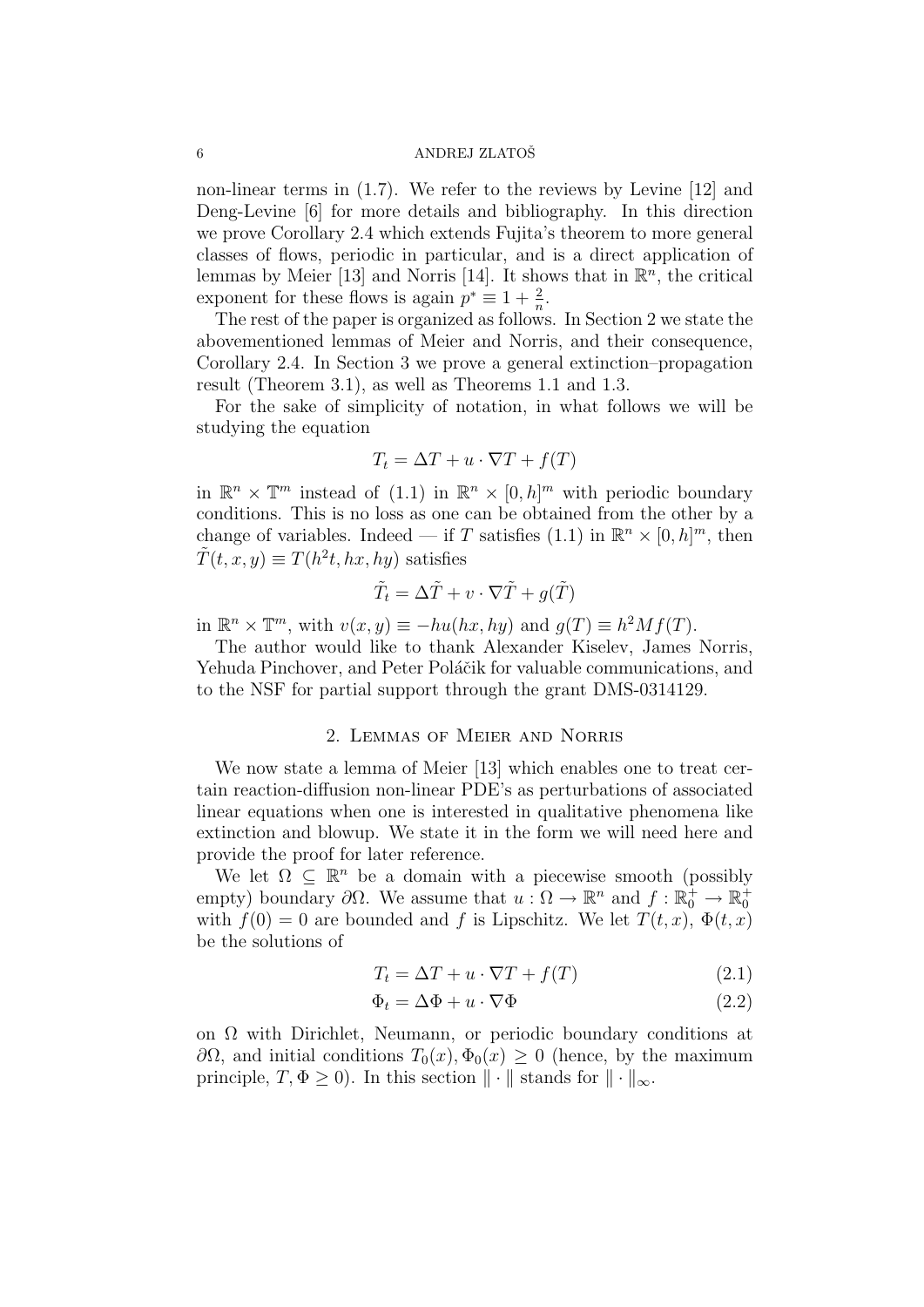**Lemma 2.1** (Meier). Consider T and  $\Phi$  as above and let  $c, \alpha > 0$ .

- (i) If  $f(T) \leq cT^{1+\alpha}$  and  $I \equiv \int_0^\infty ||\Phi(t, \cdot)||^{\alpha} dt$ , then for  $0 \leq \delta_0 <$  $(c\alpha I)^{-1/\alpha}$  and  $T_0(x) \equiv \delta_0 \Phi_0(x)$  the solution T quenches.
- (ii) If  $f(T) \ge cT^{1+\alpha}$  and  $J \equiv \sup_t t ||\Phi(t, \cdot)||^{\alpha}$ , then for  $\delta_0 > (c\alpha J)^{-1/\alpha}$ and  $T_0(x) \equiv \delta_0 \Phi_0(x)$  the solution T blows up in finite time.

*Remarks.* 1. A more general form is valid with  $f(T)$  replaced by  $h(t)f(T)$  where h is non-negative and continuous (see [13]). In this case  $I \equiv \int_0^\infty h(t) \|\Phi(t, \cdot)\|^\alpha dt$  and  $J \equiv \sup_{t,x} \Phi(t, x)^\alpha \int_0^t h(s) ds$ . If  $h \in$  $L^1(\mathbb{R}^+)$ , we also need  $\|\Phi(t, \cdot)\| \to 0$  in (i). Meier only considers the non-linear term  $h(t)T^{1+\alpha}$  but the general case is identical.

2. In our applications  $\Omega$  is unbounded and decay of  $\Phi$  will be provided by the diffusion term in (2.1).

3. We note that one can replace  $u \cdot \nabla T$  by a  $C^1$  function  $g(t, x, \nabla T)$ as long as  $g(t, s, 0) = 0$  and  $g(t, x, sv) \geq sg(t, x, v)$  for any  $v \in \mathbb{R}^n$ and  $s \geq s_0$ , in which case we also need  $\delta_0 \leq (s_0^{\alpha} + c \alpha I)^{-1/\alpha}$  in (i) and  $\delta_0 \geq s_0$  in (ii). Interestingly enough, if instead  $g(t, s, 0) = 0$  and  $g(t, x, sv) \le sg(t, x, v)$  for any  $v \in \mathbb{R}^n$  and  $s \ge s_0$ , and  $(c\alpha I)^{-1/\alpha} > s_0$ , then the conclusion of  $(i)$  is still valid — by first obtaining it as below for  $s_0 \leq \delta_0 < (c \alpha I)^{-1/\alpha}$  and then for all smaller  $\delta_0$  by comparison theorems (see, e.g., [17, Chapter 10]).

*Proof.* (i) We can assume  $I < \infty$ , otherwise there is nothing to prove. Let  $\delta(t)$  with  $\delta(0) \equiv \delta_0$  solve

$$
\delta'(t) = c \|\Phi(t, \cdot)\|^\alpha \delta(t)^{1+\alpha}
$$

so that

$$
\delta(t) = \left(\delta_0^{-\alpha} - c\alpha \int_0^t \|\Phi(s, \cdot)\|^\alpha ds\right)^{-1/\alpha}
$$

.

If  $\delta_0^{-\alpha} > c\alpha I$ , then  $\delta(t)$  exists and is bounded for all  $t \in \mathbb{R}_0^+$ . Now define  $T(t, x) \equiv \delta(t)\Phi(t, x)$ . Then

$$
\tilde{T}_t = \Delta \tilde{T} + u \cdot \nabla \tilde{T} + c \delta^{1+\alpha} \Phi ||\Phi||^{\alpha},
$$

so  $\tilde{T}$  is a supersolution of (2.1) with  $\tilde{T}_0 = T_0$ , and we have  $\tilde{T} \geq T$ . Since  $\|\Phi(t, \cdot)\|$  is non-increasing by the maximum principle,  $I < \infty$ gives  $\|\Phi(t, \cdot)\| \to 0$ . Hence  $\|\hat{T}(t, \cdot)\| \to 0$  and the same is true for T.

(ii) Let  $w(t, \phi)$  solve

$$
\frac{\partial w}{\partial t} = cw^{1+\alpha}
$$

with  $w(0, \phi) \equiv \phi \geq 0$  and define  $\tilde{T}(t, x) \equiv w(t, \delta_0 \Phi(t, x))$  so that

$$
\tilde{T}_t = \Delta \tilde{T} - \frac{\partial^2 w}{\partial \phi^2} \delta_0^2 |\nabla \Phi|^2 + u \cdot \nabla \tilde{T} + c \tilde{T}^{1+\alpha}.
$$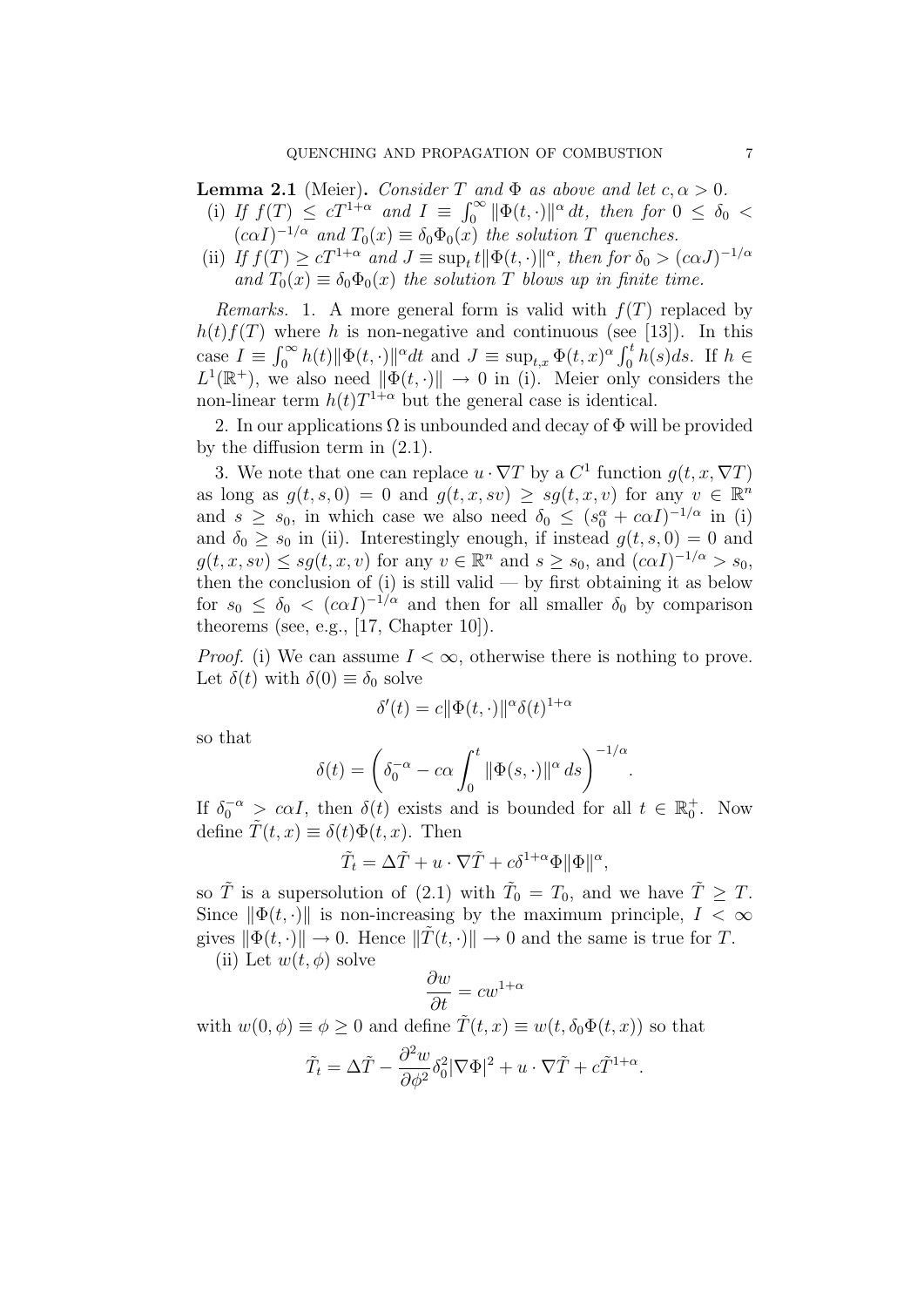Now

$$
w(t, \phi) = (\phi^{-\alpha} - c\alpha t)^{-1/\alpha},
$$

so  $\frac{\partial^2 w}{\partial \phi^2} \geq 0$  and hence  $\tilde{T}$  is a subsolution of (2.1). Since  $\tilde{T}_0 = T_0$ , we have  $\tilde{T} \leq T$ . Finally, blow-up of  $\tilde{T}$  (and of T) is guaranteed by the existence of t, x such that  $(\delta_0 \Phi(t, x))^{-\alpha} \leq \alpha t$ , which follows from  $\delta_0 > (c\alpha J)^{-1/\alpha}$ .

To apply Lemma 2.1 we need to obtain good large-time asymptotic estimates of heat kernels corresponding to certain linear equations. One such result is the following lemma of Norris [14] (for a proof see Theorem 1.1 in [14]). We start with

**Definition 2.2.** A function  $u : \mathbb{R}^n \to \mathbb{R}^n$  is of type  $(N)$  if  $u(x) \equiv$  $\text{div }\beta(x) + (\text{Id } - \beta(x))\nabla \log \mu(x) + \overline{b}/\mu(x)$  with  $\beta$  a bounded, differentiable, and antisymmetric  $n \times n$  matrix,  $\mu$  positive, differentiable, and bounded away from 0 and  $\infty$ , and  $\bar{b} \in \mathbb{R}^n$  a constant vector. If  $\bar{b} \neq 0$ , we also require the existence of a bounded, differentiable vector field  $\xi$  such that  $\text{div}(\mu\xi) + \mu \equiv 1$ . By the discussion on p. 168 of [14], this includes all  $u$  periodic with bounded div  $u$ .

Remark. Theorems 1.1 and 1.3 involve periodic divergence-free u. Such functions of type (N) can be written as  $u(x) \equiv \text{div }\beta(x) + b$  (see [14, p. 168]), and so the *effective drift*  $\overline{b}$  is just the mean of u.

**Lemma 2.3** (Norris). If  $u : \mathbb{R}^n \to \mathbb{R}^n$  is of type (N), then there is  $C < \infty$  such that for any  $x, y \in \mathbb{R}^n$  and  $t > 0$ , the heat kernel  $k(t, x, y)$ of  $(2.2)$  in  $\mathbb{R}^n$  satisfies

$$
C^{-1}t^{-n/2}e^{-C|x-y|^2/t} \le k(t, x - \bar{b}t, y) \le Ct^{-n/2}e^{-|x-y|^2/Ct}.\tag{2.3}
$$

Remark. Of course, k is such that

$$
\Phi(t,x) = \int_{\mathbb{R}^n} k(t,x,y)\Phi_0(y)dy.
$$

As an immediate application of Lemmas 2.1 and 2.3 we obtain a generalization of a result of Fujita [8].

**Corollary 2.4.** Let  $u : \mathbb{R}^n \to \mathbb{R}^n$  be  $C^1$  and of type (N), and consider  $T_t = \Delta T + u \cdot \nabla T + T^{1+\alpha}$ (2.4)

in  $\mathbb{R}^n$ .

- (i) If  $\alpha > \frac{2}{n}$ , then there are global positive solutions of (2.4) that quench.
- (ii) If  $0 < \alpha < \frac{2}{n}$ , then all non-trivial non-negative solutions of (2.4) blow up in finite time.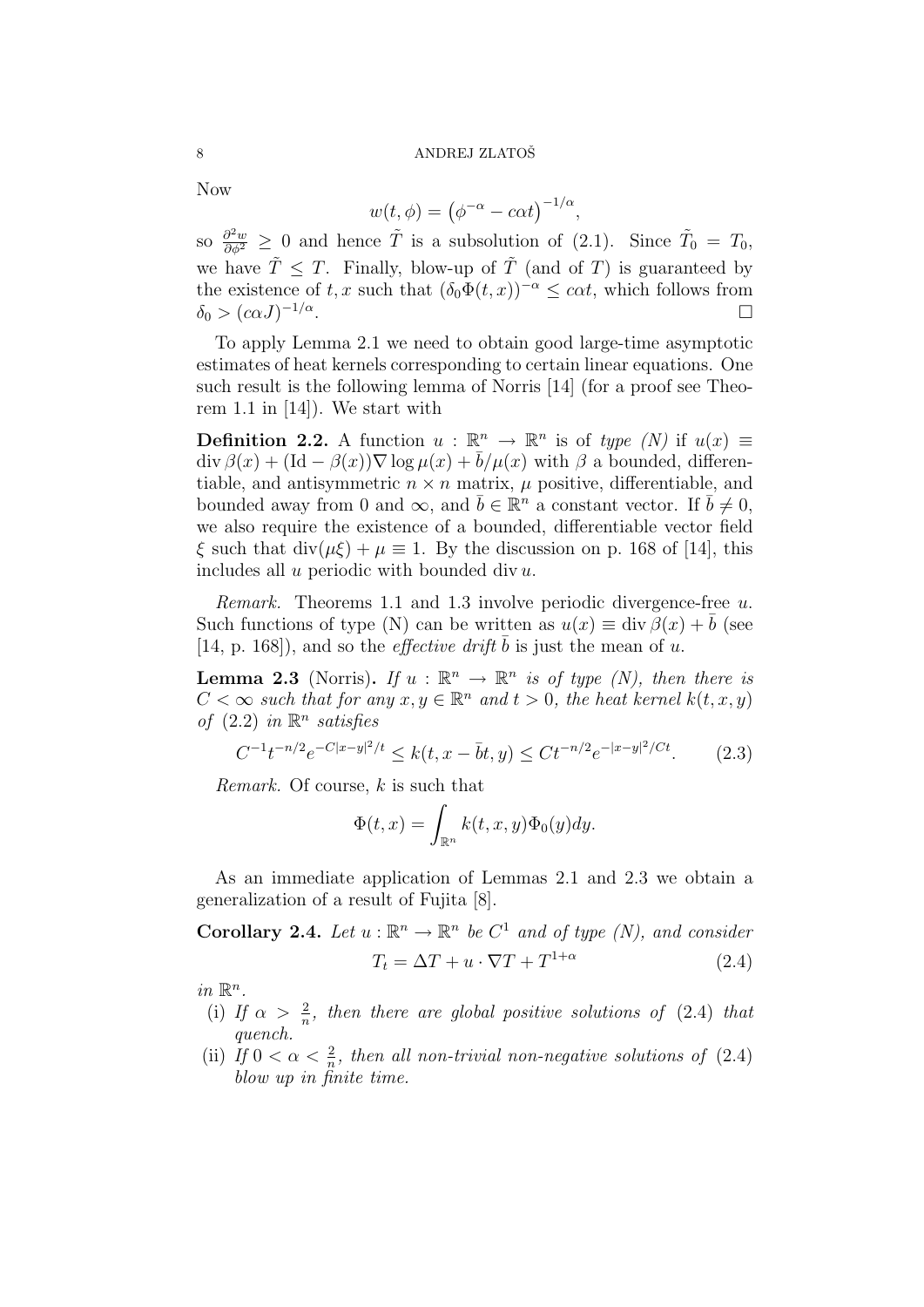*Remarks.* 1. Fujita proved this for  $u \equiv 0$  (in that case the conclusion of (ii) also holds when  $\alpha = \frac{2}{n}$  $\frac{2}{n}$  [9]). Even in this setting our result (i) is slightly stronger in that quenching is provided by small enough  $L^1$  and  $L^{\infty}$  norms of  $T_0$ , with no additional conditions on its decay.

2. Since both Lemmas 2.1 and 2.3 hold when  $\Delta$  is replaced by a uniformly elliptic operator  $\sum_{i,j=1}^n a_{i,j}(x) \frac{\partial^2}{\partial x_i \partial x_j}$  $\frac{\partial^2}{\partial x_i \partial x_j}$  with bounded differentiable  $a_{i,j}(x)$ , so does this corollary. The same is true for Theorem 3.1 below. *Proof.* (i) Let  $\Phi$  be the solution of

$$
\Phi_t = \Delta \Phi + u \cdot \nabla \Phi \tag{2.5}
$$

in  $\mathbb{R}^n$  with initial condition  $0 < \Phi_0 \in L^1(\mathbb{R}^n) \cap L^\infty(\mathbb{R}^n)$ . Then by  $(2.3)$ and the maximum principle,

 $\|\Phi(t, \cdot)\| \le \min\{\|\Phi_0\|, \|\Phi_0\|_1 \|k(t, \cdot, \cdot)\|\} \le \min\{\|\Phi_0\|, Ct^{-n/2} \|\Phi_0\|_1\}.$ Hence  $I \equiv \int_0^\infty \|\Phi(t, \cdot)\|^\alpha dt < \infty$  and Lemma 2.1(i) gives the result. (ii) Assume  $T_0(x_0) > 0$  and  $\Phi_0 \equiv T_0 \geq 0$ . Then by  $(2.3)$ ,

$$
\Phi(t, x_0 - \bar{b}t) = \int_{\mathbb{R}^n} k(t, x_0 - \bar{b}t, y)\Phi_0(y) dy \ge C^{-1}t^{-n/2}e^{-C}D
$$

for  $t \geq 1$  and  $D \equiv \int_{B(x_0,1)} \Phi_0(y) dy > 0$  (here  $B(x_0, 1)$  is the ball in  $\mathbb{R}^n$ with center  $x_0$  and radius 1). But then  $J \equiv \infty$  in Lemma 2.1(ii), so T blows up in finite time.  $\Box$ 

### 3. Proofs of the main results

We now proceed to prove Theorems 1.1 and 1.3. We will start with a general result in the domain  $\mathbb{R}^n \times \mathbb{T}^m$ , which is related to Corollary 2.4. We will assume u to be  $C^1$  and  $f: [0,1] \to \mathbb{R}_0^+$  to be Lipschitz with  $f(0) = f(1) = 0$ .

**Theorem 3.1.** Consider (2.1) on  $\mathbb{R}^n \times \mathbb{T}^m$  with  $n \geq 1$  and  $m \geq 0$  and let  $u : \mathbb{R}^n \times \mathbb{T}^m \to \mathbb{R}^{n+m}$  be of type (N). Let  $c, \theta > 0$  and  $0 \le T_0 \le 1$ .

- (i) If  $\alpha > \frac{2}{n}$  and  $f(T) \le cT^{1+\alpha}$  for  $0 \le T \le \theta$ , then there is  $\varepsilon > 0$ such that if  $||T_0||_1 \leq \varepsilon$ , then the solution of (2.1) quenches.
- (ii) If  $\alpha < \frac{2}{n}$  and  $f(T) \ge cT^{1+\alpha}$  for  $0 \le T \le \theta$ , then the solution of (2.1) quenches only if  $T_0 \equiv 0$ . If also  $f(T) > 0$  for  $T \in (0,1)$ , then there are  $0 < \gamma_1 < \gamma_2 < \infty$  such that any solution T with compactly supported  $T_0 \not\equiv 0$  satisfies

$$
\lim_{t \to \infty} \inf_{|x| \le \gamma_1 t} T(t, x - \bar{b}t) = 1,\tag{3.1}
$$

$$
\lim_{t \to \infty} \sup_{|x| \ge \gamma_2 t} T(t, x - \bar{b}t) = 0,
$$
\n(3.2)

with  $\bar{b}$  from Definition 2.2.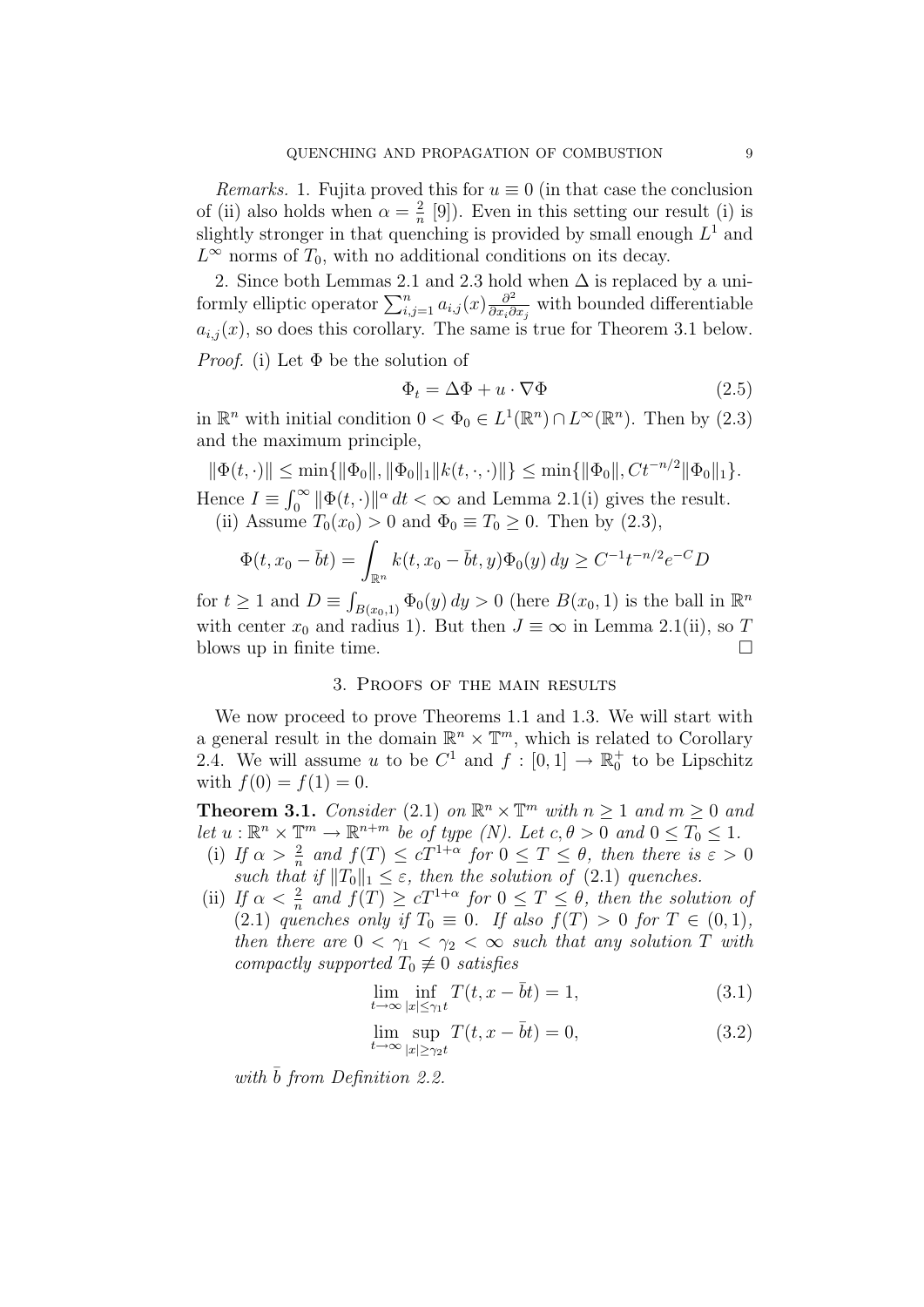*Remarks.* 1. If f is as in (ii), the theorem says that no flame can be extinguished, even in the presence of strong advection of type (N).

2. For  $u \equiv 0$  in  $\mathbb{R}^n$  this was proved by Aronson-Weinberger [1], using results from [8].

*Proof.* Let  $q(t, x, y)$  be the heat kernel for  $\Delta + u \cdot \nabla$  in  $\mathbb{R}^n \times \mathbb{T}^m$  and  $k(t, x, y)$  the one in  $\mathbb{R}^{n+m}$  (with u periodically continued in the last m coordinates). Then

$$
q(t,x,y) = \sum_{j \in \mathbb{Z}^m} k(t,x,y+(0,j))
$$

where  $(0, j) \in \mathbb{R}^{n+m}$ . Hence from  $(2.3)$  with  $n + m$  in place of n we obtain for all  $x, y \in \mathbb{R}^n \times \mathbb{T}^m$  and  $t \geq t_0 > 0$ 

$$
C^{-1}t^{-n/2}e^{-C|x-y|_{*}^{2}/t} \le q(t, x - \bar{b}t, y) \le Ct^{-n/2}e^{-|x-y|_{*}^{2}/Ct}
$$
 (3.3)

with some new  $C = C(u, t_0) < \infty$ . Here  $\bar{b} \in \mathbb{R}^{n+m}$  and  $|x|_*$  denotes the norm of the  $\mathbb{R}^n$  component of x. In particular,

$$
C^{-1}t^{-n/2} \le ||q(t, \cdot, \cdot)||_{\infty} \le Ct^{-n/2}
$$

for  $t \geq t_0$ .

(i) By changing c we can assume  $f(T) \leq cT^{1+\alpha}$  for all T. Let  $\Phi$ satisfy (2.2) in  $\mathbb{R}^n \times \mathbb{T}^m$  with  $\Phi_0 \equiv T_0$ . Then we have  $\|\Phi(t, \cdot)\|_{\infty} \leq 1$ , and for  $t \geq t_0$ 

$$
\|\Phi(t,\cdot)\|_{\infty} \le \|\Phi_0\|_1 \|q(t,\cdot,\cdot)\|_{\infty} \le C\varepsilon t^{-n/2}
$$

Hence we get

$$
I \equiv \int_0^\infty \|\Phi(t,\cdot)\|_\infty^\alpha dt \le t_0 + \int_{t_0}^\infty (C\varepsilon t^{-n/2})^\alpha dt < \frac{1}{c\alpha}
$$

if  $t_0$  and then  $\varepsilon$  are chosen small enough. Lemma 2.1(i) with  $\delta_0 = 1$ then gives the result.

(ii) It is obviously sufficient to consider  $\alpha > 0$ . Assume  $\Phi_0 \equiv T_0 \not\equiv 0$ so that  $0 < \Phi(t, x) \leq T(t, x)$  for all x and  $t > 0$ . If (1.2) were true, we would have  $T(t, x) \leq \theta$  and thus  $f(T(t, x)) \geq cT(t, x)^{1+\alpha}$  for all x and  $t \geq t_1 > 0$ . Let  $\tilde{\Phi}(t, x) \equiv \Phi(t + t_1, x)$  and let  $\tilde{T}$  be the solution of (2.1) with  $\tilde{T}(0, x) \equiv \tilde{\Phi}(0, x)$ , so that  $\tilde{T}(t - t_1, x) \leq T(t, x) \leq \theta$  for  $t \geq t_1$ . Then by  $(3.3)$ ,

$$
\tilde{\Phi}(t, -\bar{b}t) = \int_{\mathbb{R}^n \times \mathbb{T}^m} q(t, -\bar{b}t, y) \tilde{\Phi}_0(y) dy \ge C^{-1} t^{-n/2} e^{-C} D
$$

for  $t \geq 1$  and  $D \equiv \int_{B(0,1)\times\mathbb{T}^m} \tilde{\Phi}_0(y) dy > 0$ . But then  $J \equiv \infty$  in Lemma 2.1(ii), so  $\tilde{T}$  blows up in finite time, a contradiction.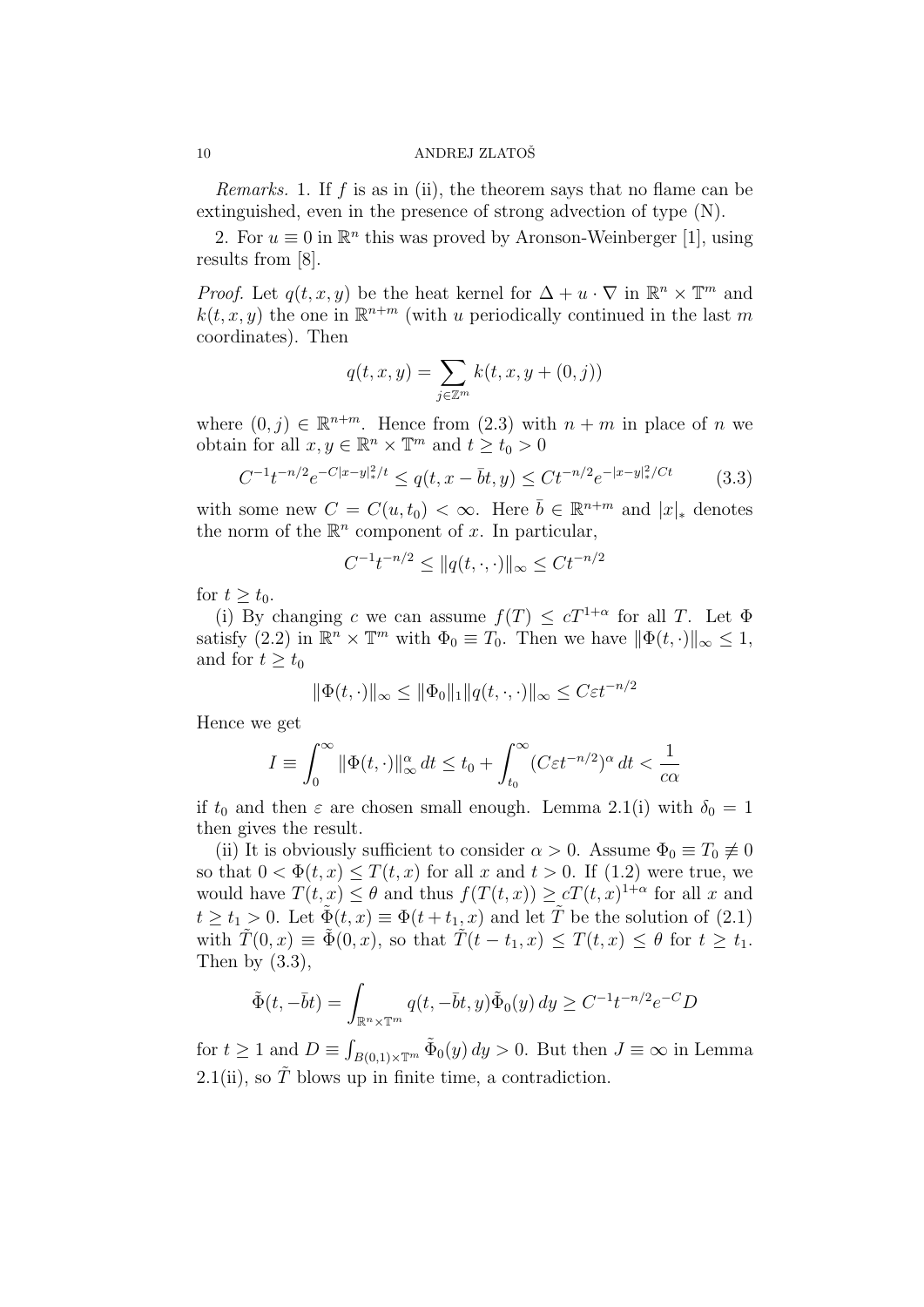Let us now prove  $(3.1)$ . For the sake of transparency we will assume  $m = 0$ . The proof in the general case is identical, with all domains D replaced by  $D \times \mathbb{T}^m$ . Let us also assume  $\bar{b} = 0$  in order to simplify some of the notation below. In the case of a general  $\overline{b}$  the argument is identical, but the obtained bounds will hold on balls that travel with speed  $-\bar{b}$ , due to (3.3). For instance, (3.5) below will read

$$
T(2\tau^2, x) \ge \frac{1}{4} \chi_{B(x_0 - 2\bar{b}\tau^2, \tau)}(x).
$$

Since  $f(T) > 0$  for  $T \in (0, 1)$ , we can change  $c > 0$  so that we can take  $\theta \equiv \frac{1}{2}$  $\frac{1}{2}$ . If  $0 \leq T \neq 0$ , we have  $||T_0 \chi_{B(x_0,1)}||_1 = Ce^{9C}\varepsilon$  for some  $x_0$ and  $\varepsilon > 0$ . Note that all the following estimates will be uniform in  $x_0$ and will depend on  $\varepsilon$ . If we let  $\Phi$  satisfy (2.2) with  $\Phi_0 \equiv T_0$ , we have for  $\tau^2 \geq 1$ 

$$
\Phi(\tau^2, x) \ge \varepsilon \tau^{-n} \chi_{B(x_0, 2\tau)}(x) \equiv \bar{\Phi}_0(x) \tag{3.4}
$$

by (3.3) for  $t_0 \equiv 1$ . Obviously if we let  $\overline{T}$ ,  $\overline{\Phi}$  satisfy (2.1),(2.2) with initial data  $\overline{T}_0 \equiv \overline{\Phi}_0$ , we have  $T(\tau^2 + t, x) \geq \overline{T}(t, x)$  by comparison theorems, so it is sufficient to prove the claim for  $\bar{T}$ .

Next let

$$
\tilde{T}(t,x) \equiv w(t, \bar{\Phi}(t,x)) = (\bar{\Phi}(t,x)^{-\alpha} - c\alpha t)^{-1/\alpha}.
$$

We obviously have  $\bar{\Phi} \leq \varepsilon \tau^{-n}$  and so  $\tilde{T}(t,x) \leq (\varepsilon^{-\alpha} \tau^{\alpha n} - c \alpha t)^{-1/\alpha}$ . Hence up to time  $t^2 \equiv (\varepsilon^{-\alpha} \tau^{\alpha n} - 2^{\alpha})/c\alpha$  we have  $\tilde{T} \leq \frac{1}{2}$  $\frac{1}{2}$  (if  $\tau > (2\varepsilon)^{1/n}$ ). So by the argument in Lemma 2.1,  $\tilde{T}(t^2, x) \leq \overline{T}(t^2, x)$ . Moreover, if  $\tau$  is large, we have  $t \leq \tau^{\omega}$  for some  $\omega < 1$ . Thus we can take  $\tau$  large enough so that

$$
\int_{\mathbb{R}^n\smallsetminus B(0,\tau)} Ct^{-n}e^{-|y|^2/Ct^2}dy < \frac{(4^\alpha-2^\alpha)\varepsilon^\alpha}{2\alpha}\tau^{-\alpha n}.
$$

Then we have for any  $x$ 

$$
\int_{B(x,\tau)} q(t^2, x, y) dy > 1 - \frac{(4^{\alpha} - 2^{\alpha})\varepsilon^{\alpha}}{2\alpha} \tau^{-\alpha n}
$$

by (3.3) with  $\bar{b} = 0$  because the integral over  $\mathbb{R}^n$  is 1. Now for  $x \in B(x_0, \tau)$ 

$$
\bar{\Phi}(t^2, x) \ge \int_{B(x,\tau)} q(t^2, x, y) \varepsilon \tau^{-n} dy \ge \left(1 - \frac{(4^{\alpha} - 2^{\alpha})\varepsilon^{\alpha}}{2\alpha} \tau^{-\alpha n}\right) \varepsilon \tau^{-n}
$$

and so

$$
\tilde{T}(t^2, x) = (\bar{\Phi}(t^2, x)^{-\alpha} - c\alpha t^2)^{-1/\alpha} \ge \frac{1}{4},
$$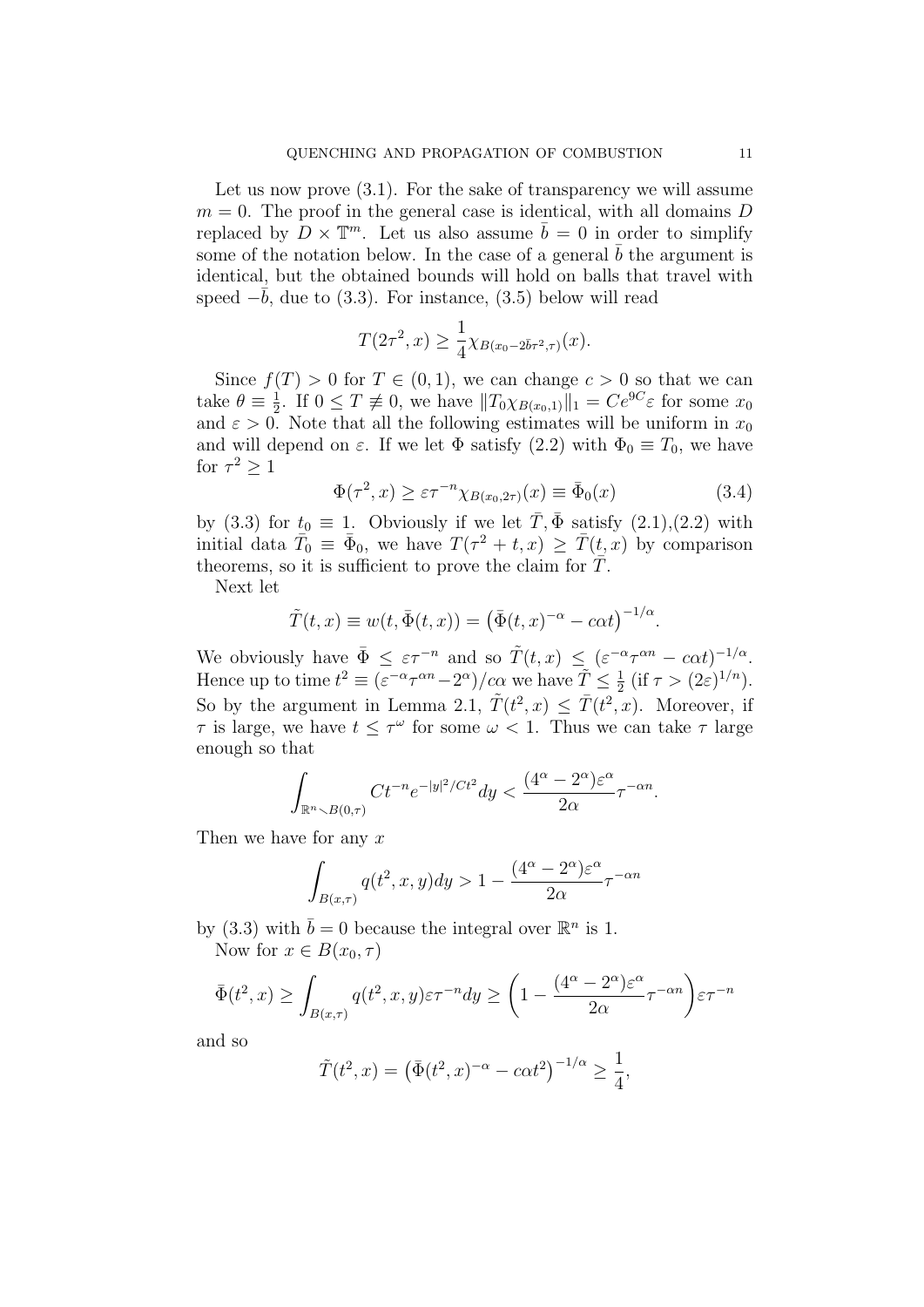using

$$
\left(1 - \frac{(4^{\alpha} - 2^{\alpha})\varepsilon^{\alpha}}{2\alpha}\tau^{-\alpha n}\right)^{-\alpha} \le 1 + (4^{\alpha} - 2^{\alpha})\varepsilon^{\alpha}\tau^{-\alpha n}
$$

for large  $\tau$ , and the definition of t. Hence for large enough  $\tau$  and  $t(\tau)$ as above we have

$$
T(\tau^2 + t^2, x) \ge \bar{T}(t^2, x) \ge \tilde{T}(t^2, x) \ge \frac{1}{4}
$$

for  $x \in B(x_0, \tau)$ . And since  $\tau^2 + t(\tau)^2$  is continuous in  $\tau$  and belongs to  $(\tau^2, 2\tau^2)$  when  $\tau$  is large, this implies

$$
T(2\tau^2, x) \ge \frac{1}{4}\chi_{B(x_0, \tau)}(x) \tag{3.5}
$$

for all  $\tau \geq \tau_0$ . All the above estimates are uniform in  $x_0$ , and so (3.5) holds for any  $x_0$  and  $\tau \geq \tau_0$ , with  $\tau_0 = \tau_0(\delta)$  depending only on  $\delta \equiv ||T_0 \chi_{B(x_0,1)}||_1$  (and  $u, f$ , of course).

Let  $T_0$  be given and assume  $T_0(x) \geq \frac{1}{4}$  $\frac{1}{4}\chi_{B(x_0,1)}(x)$  for some  $x_0$  (otherwise first pick t so that  $T(t, x) \geq \frac{1}{4}$  $\frac{1}{4}\chi_{B(x_0,1)}(x)$  and then reset  $T_0(x)$  to  $T(t, x)$ ). If  $\tau \geq \tau_1 \equiv \max\{2, \tau_0(\frac{1}{4})\}$  $\frac{1}{4}|B(0,1)|$ }, then by the above,

$$
T(2\tau^2, x) \ge \frac{1}{4} \chi_{B(x_0, 2)}(x).
$$

Applying this argument again, with initial datum  $T(2\tau^2, x)$  instead of  $T_0(x)$ , we obtain

$$
T(4\tau^2, x) \ge \frac{1}{4}\chi_{B(x_0,3)}(x)
$$

because  $T(2\tau^2, x) \geq \frac{1}{4}$  $\frac{1}{4}\chi_{B(x_1,1)}(x)$  for any  $x_1 \in B(x_0,1)$ . Iteration of this gives us

$$
T(2\tau^{2}j,x) \geq \frac{1}{4}\chi_{B(x_{0},j)}(x).
$$

This holds for any  $\tau \in [\tau_1, 2\tau_1]$  and it follows that

$$
T(\gamma t, x) \ge \frac{1}{4}\chi_{B(0,t)}(x). \tag{3.6}
$$

for  $\gamma \equiv 16\tau_1^2$  and  $t \geq |x_0|$ .

The proof of (3.1) will be finished by yet another application of the above argument. Let  $\varepsilon > 0$  be arbitrary and let  $c_{\varepsilon} > 0$  be such that  $f(T) \ge c_{\varepsilon} T^{1+\alpha}$  for  $0 \le T \le 1-\varepsilon$ . We will show

$$
\liminf_{t \to \infty} \inf_{|x| \le t} T(2\gamma t + s_{\varepsilon}, x) \ge 1 - 2\varepsilon \tag{3.7}
$$

for some  $s_{\varepsilon} < \infty$ , which will imply (3.1) with, for instance,  $\gamma_1 \equiv (3\gamma)^{-1}$ .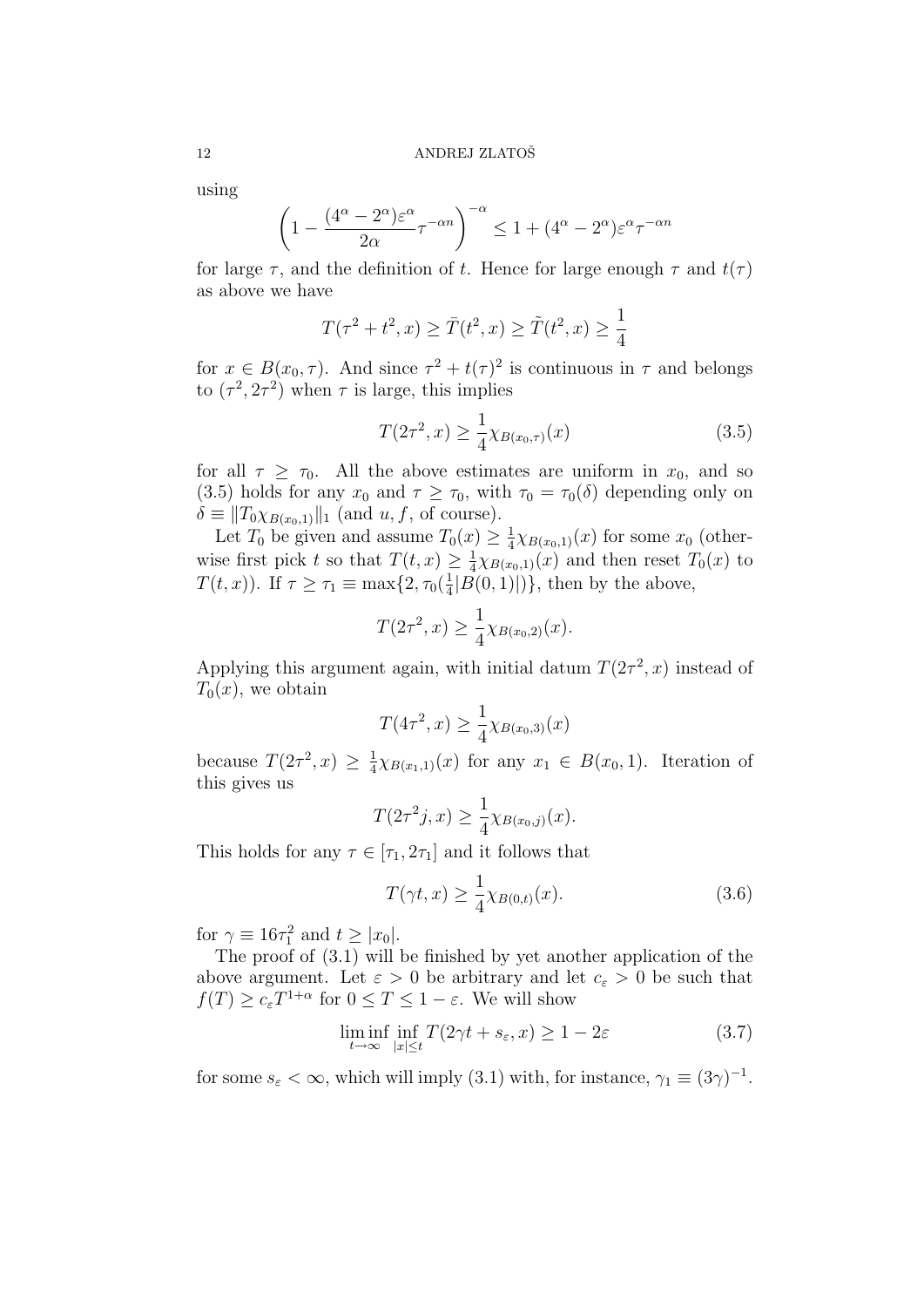Let  $\Phi$  solve (2.1) with initial condition  $\Phi_0 \equiv \frac{1}{4}$  $\frac{1}{4}\chi_{B(0,2t)}$  for some  $t \geq$  $|x_0|$ , and let

$$
\tilde{T}(s,x) \equiv (\Phi(s,x)^{-\alpha} - c_{\varepsilon}\alpha s)^{-1/\alpha}.
$$
\n(3.8)

Since  $\Phi \leq \frac{1}{4}$  $\frac{1}{4}$ , up to time  $s_{\varepsilon} \equiv (4^{\alpha} - (1 - \varepsilon)^{-\alpha})/c_{\varepsilon} \alpha$  we have  $\tilde{T} \leq 1 - \varepsilon$ , and so by the proof of Lemma 2.1, (3.6), and comparison theorems,  $T(s_{\varepsilon}, x) \leq T(2\gamma t + s_{\varepsilon}, x)$ . For all  $x \in B(0, t)$  we have by  $(3.3)$ ,

$$
\Phi(s_{\varepsilon},x) \ge \frac{1}{4} \left( 1 - \int_{\mathbb{R}^n \setminus B(0,t)} Cs_{\varepsilon}^{-n/2} e^{-|y|^2/Cs_{\varepsilon}} dy \right) > \left( 4^{\alpha} + (1-2\varepsilon)^{-\alpha} - (1-\varepsilon)^{-\alpha} \right)^{-1/\alpha}
$$

if t is large enough. Plugging this into (3.8), we obtain  $\inf_{|x| \leq t} T(s_{\varepsilon}, x) \geq$  $1-2\varepsilon$  (for any large t). This gives (3.7), and (3.1) is proved.

We are left with  $(3.2)$ . Since f is Lipschitz, there is d such that  $f(T) \leq dT$ . Then by the maximum principle,

$$
T(t, x) \le e^{dt} \Phi(t, x),
$$

with  $\Phi$  solving (2.2) and  $\Phi_0 \equiv T_0$  compactly supported. By (3.3),

$$
\Phi(t, x - \bar{b}t) \le \int_{\mathbb{R}^n \times \mathbb{T}^m} Ct^{-n/2} e^{-|x - y|_*^2/Ct} \Phi_0(y) dy,
$$

which is less than  $t^{-n/2}e^{-dt}$  whenever  $|x|_* \geq$  $2Cd$  t and t is large. The proof is finished.

Proof of Theorem 1.1. (i) Eq. (1.4) follows from the same result for combustion with ignition temperature cutoff  $\theta_0 < \eta$  [19] and comparison theorems. Eq.  $(1.5)$  is just  $(3.2)$  (which holds for any Lipschitz f with  $f(0) = 0$  because by the remark after Definition 2.2,  $\bar{b}$  is the mean of  $u$ . Note that the difference in sign results from  $u$  having opposite signs in  $(1.1)$  and  $(2.1)$ .

(ii), (iii) Follow directly from Theorem 3.1(i),(ii) with  $\alpha \equiv p-1$  and  $n \equiv 1.$ 

Now we turn to the proof of Theorem 1.3. Hence T and  $\Phi$  will be the solutions of

$$
T_t = \Delta T + Au(y)T_x + f(T)
$$
\n(3.9)

$$
\Phi_t = \Delta \Phi + Au(y)\Phi_x \tag{3.10}
$$

in  $\mathbb{R} \times \mathbb{T}^m$ . We will consider the initial condition

$$
T_0(x, y) \equiv \Phi_0(x, y) \equiv \chi_{[-L, L]}(x), \tag{3.11}
$$

since by comparison theorems,  $u$  is quenching if and only if for every L the solution T quenches when |A| is large enough. We will again use Lemma 2.1 but to prove part (ii) we need to estimate the decay of  $\Phi$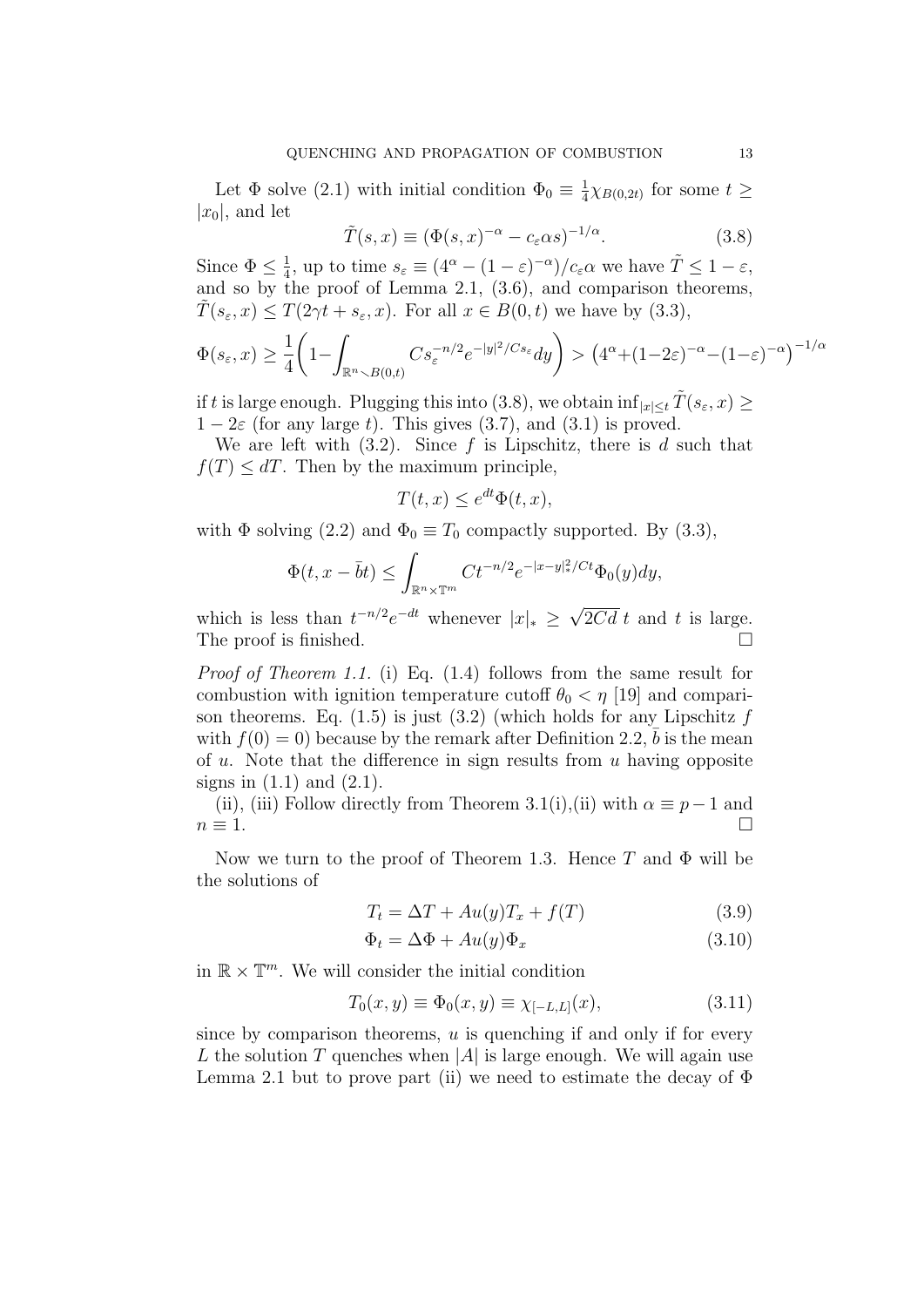without the help of Lemma 2.3, since the constants in it may not be uniform in A.

Instead, we express the solution of (3.10) in terms of the Brownian motion. Following [11] we obtain  $\Phi(t, x, y) = \mathbb{E}(\Phi(0, X_t^x, Y_t^y))$  where  $\mathbb{E}$ is the expectation with respect to the random process  $(X_t^x, Y_t^y)$  starting at  $(x, y)$  and satisfying

$$
dX_t^x = \sqrt{2} dW_t^x + Au(Y_t^y)dt,
$$
  

$$
dY_t^y = \sqrt{2} dW_t^y.
$$

Here  $(W_t^x, W_t^y)$  is the normalized Brownian motion on  $\mathbb{R} \times \mathbb{T}^m$  starting at  $(x, y)$ . Thus,  $Y_t^y = y + \sqrt{2}(W_t^y - y) = W_{2t}^y$  $x_2^y$  and

$$
X_t^x = x + \sqrt{2}(W_t^x - x) + \int_0^t Au(Y_s^y)ds = W_{2t}^x + \frac{A}{2} \int_0^{2t} u(W_s^y)ds.
$$

Then we have by (3.10), (3.11), and Lemma 7.8 in [15],

$$
\Phi(t, x, y) = \mathbb{P}\bigg(W_{2t}^x + \frac{A}{2} \int_0^{2t} u(W_s^y) ds \in [-L, L]\bigg). \tag{3.12}
$$

To evaluate this probability we employ Lemmas 2.1 and 2.2 in [11]. There they are proved for  $m = 1$  but the proof in the general case is identical.

**Lemma 3.2** (Kiselev-Zlatoš). If  $u \in C^1(\mathbb{T}^m)$  and  $S \subset (0,\infty)$  is compact, then

$$
\lim_{\varepsilon \to 0} \sup_{(t,a,y)\in S\times\mathbb{R}\times\mathbb{T}^m} \mathbb{P}\bigg(\int_0^{2t} u(W_s^y)ds \in [a,a+\varepsilon] \setminus \{2tu(y)\}\bigg) = 0,
$$

while  $\mathbb{P}(\int_0^{2t}u(W_s^y)ds = 2tu(y))$  equals the probability of  $\{W_s^y\}_{s\in[0,2t]}$ staying entirely inside a plateau of u, and is zero unless y is in the interior of a plateau.

In other words, if  $0 < t_0 < t_1 < \infty$ , then by making A large,  $\Phi(t, x, y)$ can be made as small as we want for  $t \in [t_0, t_1]$  and y not in a plateau of u, since (3.12) and independence of  $W_{2t}^x$  and  $W_{s}^y$  imply

$$
\Phi(t, x, y) \le \sup_{a \in \mathbb{R}} \mathbb{P}\bigg(\int_0^{2t} u(W_s^y) ds \in \left[a, a + \frac{4L}{A}\right]\bigg). \tag{3.13}
$$

This is in line with the intuition that, outside of plateaux of  $u$ , strong wind quickly extinguishes the flame by stretching it and exposing it to diffusion [5, 11]. This takes care of estimating  $\Phi(t, x, y)$  within any finite time interval and for  $y$  not in a plateau. When  $y$  is inside a plateau, we also need the following estimate.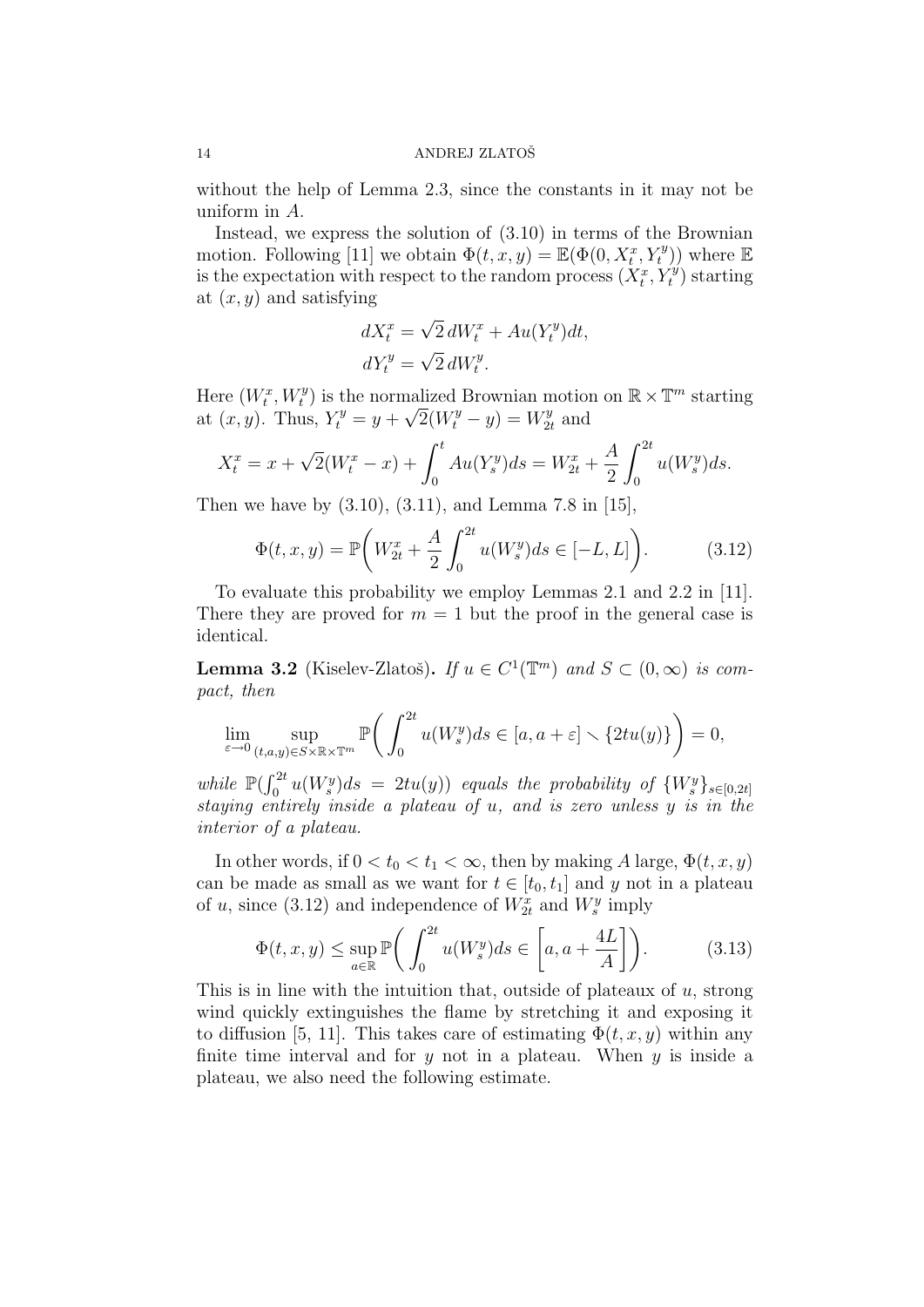**Lemma 3.3.** Let  $y \in B(0, \varepsilon) \subseteq \mathbb{T}^m$  and  $C \equiv 4/\pi$ . Then

$$
\mathbb{P}(W_s^y \in B(0,\varepsilon) \text{ for all } s \in [0,2t]) \le Ce^{-\pi^2 t/4\varepsilon^2}.
$$

*Proof.* This probability is obviously largest when  $m = 1$  and  $y = 0$ . The Feynman-Kac formula says that this is

$$
(e^{-2tH_{\varepsilon}}\chi)(0),
$$

where  $H_{\varepsilon} \equiv -\frac{1}{2}\Delta$  on  $[-\varepsilon, \varepsilon]$  with Dirichlet boundary conditions at  $\pm \varepsilon$ and  $\chi(y) \equiv \chi_{[-\varepsilon,\varepsilon]}(y)$ . Since on  $[-\varepsilon,\varepsilon]$ 

$$
\chi(y) = \sum_{n=0}^{\infty} \frac{4(-1)^n}{(2n+1)\pi} \cos\left(\frac{(2n+1)\pi}{2\varepsilon}y\right)
$$

and

$$
H_{\varepsilon} \cos \left( \frac{(2n+1)\pi}{2\varepsilon} y \right) = \frac{(2n+1)^2 \pi^2}{8\varepsilon^2} \cos \left( \frac{(2n+1)\pi}{2\varepsilon} y \right),
$$

we get

$$
(e^{-2tH_{\varepsilon}}\chi)(0) = \sum_{n=0}^{\infty} \frac{4(-1)^n}{(2n+1)\pi} e^{-2t(2n+1)^2\pi^2/8\varepsilon^2} \le \frac{4}{\pi} e^{-t\pi^2/4\varepsilon^2},
$$

since the sum is alternating.  $\square$ 

Finally, large  $t$  can be handled by the estimate

$$
\Phi(t, x, y) \le \sup_{a \in \mathbb{R}} \mathbb{P}(W_{2t}^x \in [a, a + 2L]) \le Dt^{-1/2}
$$
 (3.14)

for  $D \equiv L \pi^{-1/2}$ . The first inequality again follows from (3.12) and the independence of  $W_{2t}^{x}$  and  $W_{s}^{y}$ , the second because the density function of the random variable  $W_{2t}^{x}$  is  $\varphi(z) = (4\pi t)^{-1/2} e^{-|z-x|^2/4t} \leq (4\pi t)^{-1/2}$ .

*Proof of Theorem 1.3.* (i) For  $m = 1$  this is a result from [5], where a radially symmetric subsolution of  $(2.1)$  supported on  $\mathbb{R} \times I$  (for some plateau I) is constructed using Bessel functions. When  $m \geq 2$ , the same construction can be applied, with an extra technical difficulty. This stems from the fact that the fundamental solution of  $\Delta T = 0$  in  $\mathbb{R}^n$  is bounded below when  $n \geq 3$ . It can be overcome and the result will follow.

(ii) Again we can change c to get  $f(T) \leq cT^{1+\alpha}$  for all T, with  $\alpha \equiv p-1$ . First assume that u has no plateaux and let  $0 < t_0 < t_1 < \infty$ and

$$
s \equiv \sup_{t \in [t_0, t_1]} \|\Phi(t, \cdot, \cdot)\|_{\infty}^{\alpha}.
$$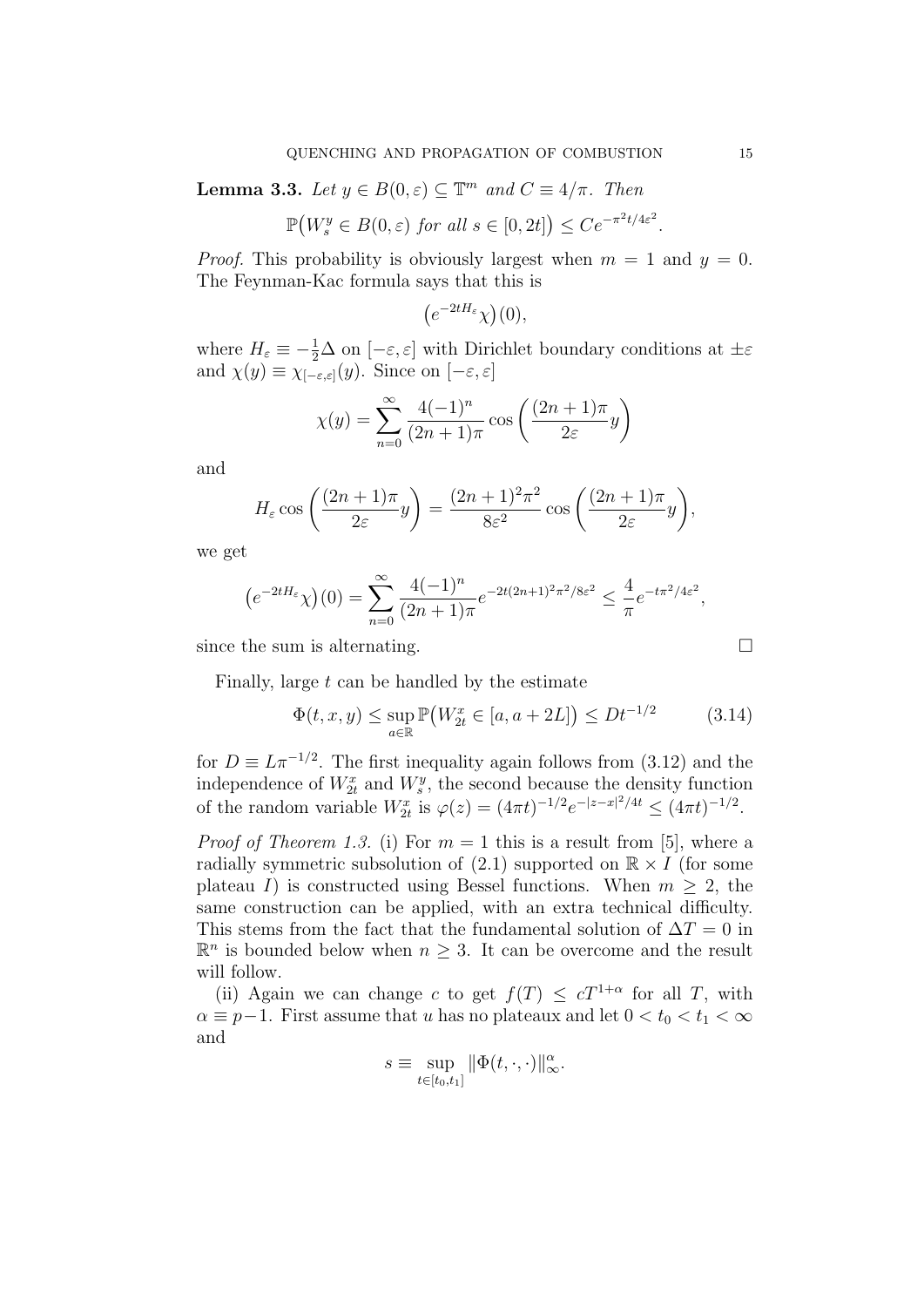Then by 
$$
\|\Phi(t,\cdot,\cdot)\|_{\infty} \leq 1
$$
 and (3.14) we have (with  $D \equiv L\pi^{-1/2}$ )\n
$$
I \equiv \int_0^\infty \|\Phi(t,\cdot,\cdot)\|_{\infty}^{\alpha} dt \leq t_0 + s(t_1 - t_0) + \int_{t_1}^\infty D^{\alpha} t^{-\alpha/2} dt.
$$

Now  $(3.13)$  and Lemma 3.2 show that by taking |A| large, on can make  $t_0, t_1^{-1}$ , and s small enough so that  $I < (c\alpha)^{-1}$ . The result then follows by taking  $\delta_0 \equiv 1$  in Lemma 2.1(i).

Let us now assume that  $u$  has plateaux, each contained in a ball of radius less than  $\varepsilon < \frac{\pi}{2} d^{-1/2}$ , where d is such that  $f(T) \leq dT$ . Such d exists because  $f(0) = 0$  and f is Lipschitz. Define  $\omega \equiv \pi^2/4\varepsilon^2 - d > 0$ and let  $0 < t_0 < t_1 < \infty$  be such that  $\int_{t_0}^{\infty} (2Ce^{-\omega t})^{\alpha} dt < (2c\alpha)^{-1}$  (with  $C \equiv 4/\pi$ ) and  $\int_{t_1}^{\infty} (e^{dt_0} Dt^{-1/2})^{\alpha} dt < (2c\alpha)^{-1}$ . Lemmas 3.2 and 3.3 show that if  $|A|$  is large enough, then

$$
\|\Phi(t,\cdot,\cdot)\|_{\infty} \le 2Ce^{-\pi^2t/4\varepsilon^2} \tag{3.15}
$$

for  $t \in [t_0, t_1]$ . By the maximum principle,  $T(t, x, y) \le e^{dt} \Phi(t, x, y)$  and so with  $\tilde{T}(t, x, y) \equiv T(t+t_0, x, y)$  and  $\tilde{\Phi}(t, x, y) \equiv e^{dt_0} \Phi(t+t_0, x, y)$  we have  $0 \leq \tilde{T}(0, x, y) \leq \tilde{\Phi}(0, x, y)$ . By (3.14) and (3.15), we also have

$$
\int_0^\infty \|\tilde{\Phi}(t,\cdot,\cdot)\|_\infty^\alpha dt = \int_{t_0}^\infty \left(e^{dt_0} \|\Phi(t,\cdot,\cdot)\|_\infty\right)^\alpha dt
$$
  
\$\leq \int\_{t\_0}^{t\_1} \left(2Ce^{-\omega t}\right)^\alpha dt + \int\_{t\_1}^\infty \left(e^{dt\_0}Dt^{-1/2}\right)^\alpha dt\$  
\$< (c\alpha)^{-1}\$.

Now Lemma 2.1(i) with  $\delta_0 \equiv 1$  gives  $\lim_{t\to\infty} ||\tilde{T}(t,\cdot,\cdot)||_{\infty} = 0$ , and so the same holds for T.

(iii) Follows from Theorem 3.1(ii) with  $\alpha \equiv p-1$  and  $n \equiv 1$ .  $\Box$ 

# 4. CONCLUSION

In the present paper we studied the phenomenon of quenching (extinction of reaction) in reaction-diffusion-advection equations. Previous works on the topic dealt with reaction terms with ignition temperature cutoff, thus removing the so-called cold boundary difficulty in the analytic treatment of the problem. We dispense with this constraint and, in particular, our results apply to Arrhenius reaction terms which often appear in physical and chemical literature.

We show that quenching happens in the presence of a periodic flow when the initial datum is small in  $L^1$  norm (Theorem 1.1), as well as in the presence of a shear flow without plateaux when the initial datum is just compactly supported but the flow strength is comparatively large (Theorem 1.3), both given that the reaction strength is small at low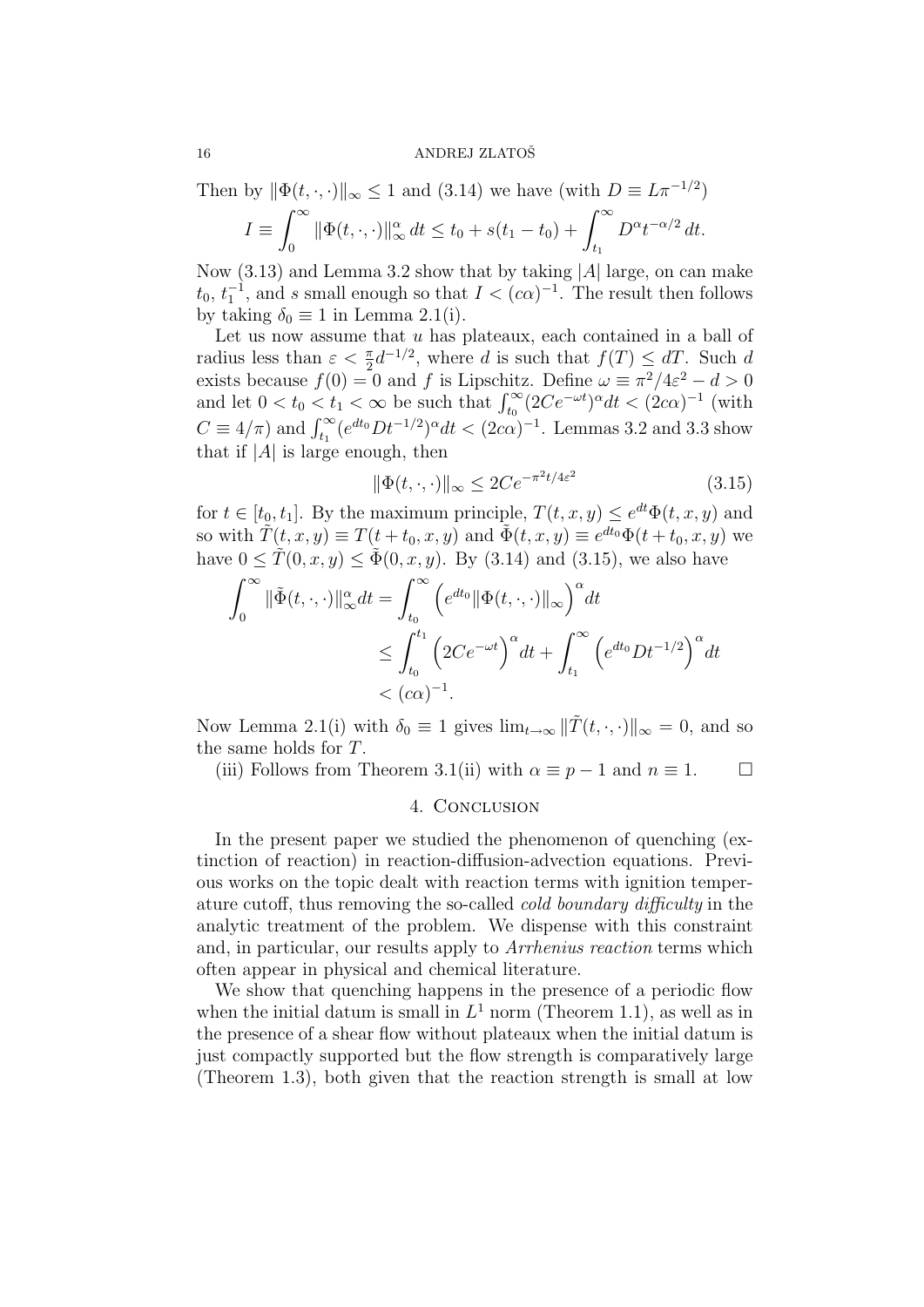temperatures. On the other hand, quenching never happens when this strength is not small (this is called *hair trigger effect*). We exhibit a sharp transition between these two modes, represented by reaction functions that have at low temperatures a power law behavior with respect to the temperature, with a precisely computed power.

Our main contribution is in obtaining long time control of the solutions of the treated non-linear equations by employing good intermediate and large time estimates on the associated (linear) passive scalar evolution.

#### **REFERENCES**

- [1] D.G. Aronson and H.F. Weinberger, Multidimensional nonlinear diffusion arising in population genetics, Adv. in Math. 30 (1978), 33–76.
- [2] C. Bandle and H.A. Levine, Fujita type phenomena for reaction-diffusion equations with convection like terms, Differential Integral Equations 7 (1994), 1169– 1193.
- [3] H. Berestycki, The influence of advection on the propagation of fronts in reaction-diffusion equations, Nonlinear PDEs in Condensed Matter and Reactive Flows, NATO Science Series C, 569, H. Berestycki and Y. Pomeau eds, Kluwer, Doordrecht, 2003.
- [4] H. Berestycki, B. Larrouturou and P.-L. Lions, Multi-dimensional travelling wave solutions of a flame propagation model, Arch. Rational Mech. Anal. 111 (1990), 33–49.
- [5] P. Constantin, A. Kiselev, L. Ryzhik, Quenching of flames by fluid advection, Comm. Pure Appl. Math. 54 (2001), 1320–1342.
- [6] K. Deng and H.A. Levine, The role of critical exponents in blow-up theorems: the sequel, J. Math. Anal. Appl. 243 (2000), 85–126.
- [7] A. Fannjiang, A. Kiselev, and L. Ryzhik, Quenching of reaction by cellular flow, preprint.
- [8] H. Fujita, On the blowing up of solutions of the Cauchy problem for  $u_t =$  $\Delta u + u_{1+\alpha}$ , J. Fac. Sci. Univ. Tokyo Sect. I 13 (1966) 109–124.
- [9] K. Hayakawa, On nonexistence of global solutions of some semilinear parabolic differential equations, Proc. Japan Acad. 49 (1973), 503-505.
- [10] Ja.I. Kanel', Stabilization of the solutions of the equations of combustion theory with finite initial functions, Mat. Sb.  $(N.S.)$ 65 (107) 1964 suppl., 398-413.
- [11] A. Kiselev and A. Zlatoš, *Quenching of combustion by shear flows*, preprint.
- [12] H.A. Levine, The role of critical exponents in blowup theorems, SIAM Rev. 32 (1990), 262–288.
- [13] P. Meier, On the critical exponent for reaction-diffusion equations, Arch. Rational Mech. Anal. 109 (1990), 63–71.
- [14] J.R. Norris, Long-time behaviour of heat flow: global estimates and exact asymptotics, Arch. Rational Mech. Anal. 140 (1997), 161–195.
- [15] B. Oksendal, Stochastic Differential Equations, Springer-Verlag, Berlin, 1995.
- [16] J.-M. Roquejoffre, *Eventual monotonicity and convergence to travelling fronts* for the solutions of parabolic equations in cylinders, Ann. Inst. H. Poincaré Anal. Non Linéaire 14 (1997), 499–552.